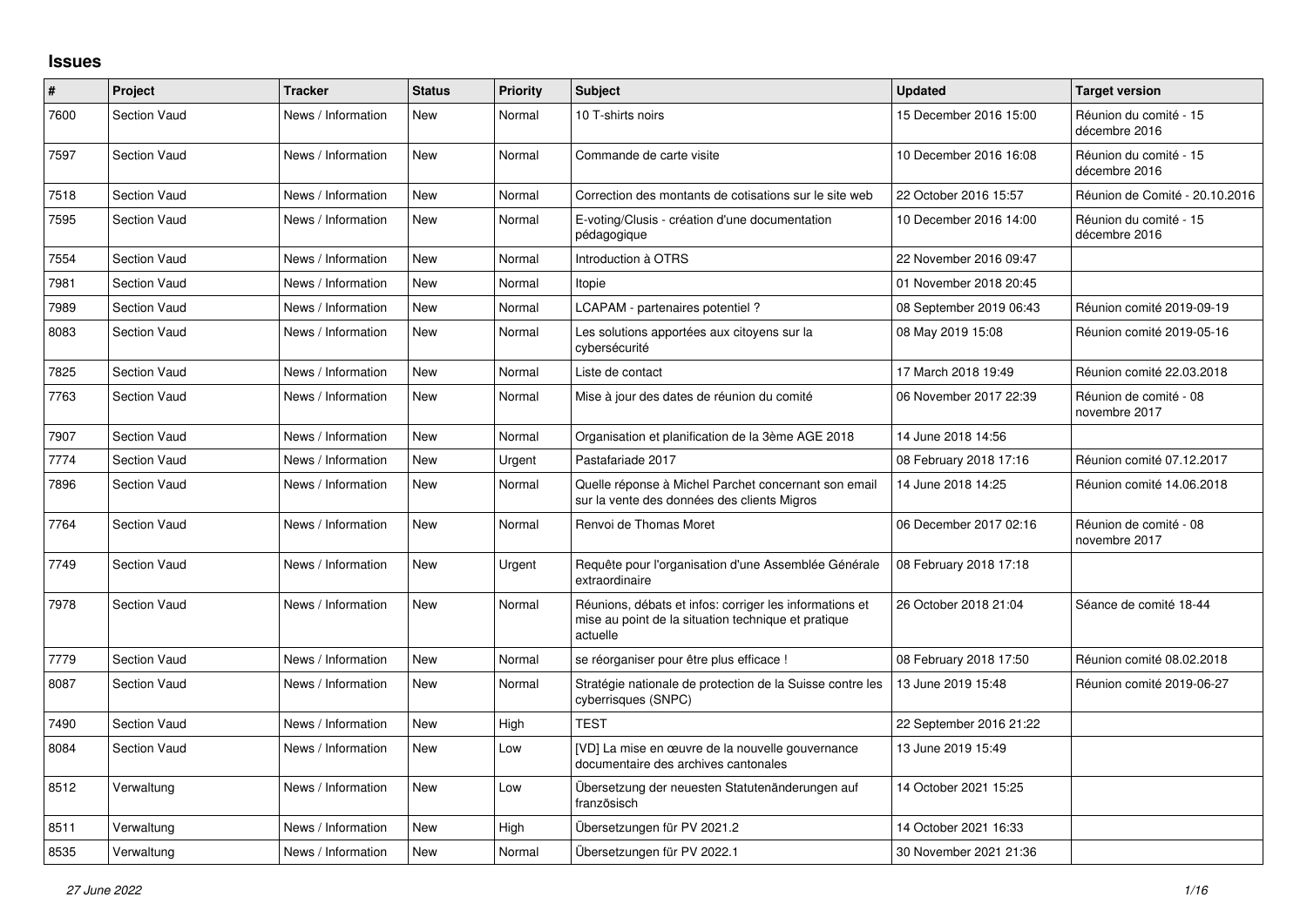| $\pmb{\#}$ | Project                    | <b>Tracker</b>      | <b>Status</b>            | <b>Priority</b> | <b>Subject</b>                                                                                                                              | <b>Updated</b>          | <b>Target version</b> |
|------------|----------------------------|---------------------|--------------------------|-----------------|---------------------------------------------------------------------------------------------------------------------------------------------|-------------------------|-----------------------|
| 7833       | Digitale Infrastruktur     | Bug / Feature       | Needs<br>Feedback        | High            | Agenda der Website zeigt Termine nicht an & teilweise<br>mit schlechter Darstellung                                                         | 29 March 2018 12:32     |                       |
| 8396       | Digitale Infrastruktur     | Bug / Feature       | Needs<br>Feedback        | Low             | Alte Redmine Projekte nicht mehr im Archiv aufgelistet                                                                                      | 12 February 2020 02:04  |                       |
| 8536       | Digitale Infrastruktur     | Bug / Feature       | New                      | Normal          | CiviCRM: Payment method hinzufügen geht nicht                                                                                               | 25 January 2022 20:32   |                       |
| 8529       | Digitale Infrastruktur     | Bug / Feature       | Needs Work               | Normal          | <b>Installation Mailtrain</b>                                                                                                               | 14 December 2021 15:58  |                       |
| 8553       | Digitale Infrastruktur     | Bug / Feature       | <b>Needs</b><br>Feedback | Urgent          | Newsletterversand Members-CiviCRM<br>hängt/unzureichende Zustellquote                                                                       | 03 April 2022 23:06     |                       |
| 7761       | Digitale Infrastruktur     | Bug / Feature       | Needs Work               | High            | OTRS überlebt Neustarts des Containers nicht                                                                                                | 19 December 2019 01:49  |                       |
| 8545       | Digitale Infrastruktur     | Bug / Feature       | Done                     | Normal          | Überprüfung Funktionalität Mitglieder-Kontaktformular<br>FR.                                                                                | 03 April 2022 23:04     |                       |
| 8552       | Digitale Infrastruktur     | Bug / Feature       | <b>New</b>               | High            | Überprüfung Newsletterformular DE An/Abmeldung                                                                                              | 24 March 2022 11:32     |                       |
| 8260       | Digitale Infrastruktur     | Bug / Feature       | <b>New</b>               | Normal          | Update PPS Website auf neues Theme                                                                                                          | 01 October 2019 19:17   |                       |
| 8489       | Digitale Infrastruktur     | Bug / Feature       | Needs<br>Feedback        | Normal          | Zahlungs API                                                                                                                                | 10 February 2022 16:50  |                       |
| 8045       | Digitale Infrastruktur     | Bug / Feature       | New                      | Urgent          | ZipCode sowie Abesenden der Anmeldung im Discourse<br>mit 500 internal Fehler                                                               | 19 December 2019 01:51  |                       |
| 8358       | Finanzen                   | Bug / Feature       | New                      | Normal          | Berechnung Rechnungsbeträge überprüfen (PPAG)                                                                                               | 15 November 2019 21:25  |                       |
| 5570       | Bezirkssektion Winterthur  | Information / Varia | New                      | Normal          | SSL / TLS Unterstützung                                                                                                                     | 21 July 2013 21:47      |                       |
| 5339       | <b>Pirate Party Policy</b> | Information / Varia | <b>New</b>               | Normal          | Compilation des prises de position                                                                                                          | 06 June 2013 17:16      |                       |
| 6239       | Pirate Party Policy        | Information / Varia | <b>New</b>               | Normal          | Consultation - Modification du code civil (CC; Droit de<br>I'adoption) / Vernehmlassung - Änderung des<br>Zivilgesetzbuches (ZGB; Adoption) | 05 March 2014 14:44     |                       |
| 6380       | <b>Pirate Party Policy</b> | Information / Varia | New                      | Normal          | PAD - Consulation LSI - Vernaemlassung ISG                                                                                                  | 22 April 2014 12:13     |                       |
| 4942       | <b>Pirate Party Policy</b> | Information / Varia | New                      | Normal          | Provide an outline, and approach for the development of<br>the position paper                                                               | 30 September 2013 19:23 |                       |
| 6245       | <b>Pirate Party Policy</b> | Information / Varia | New                      | Normal          | Reading material review                                                                                                                     | 05 March 2014 15:05     |                       |
| 6240       | Pirate Party Policy        | Information / Varia | <b>New</b>               | Normal          | Reading material review                                                                                                                     | 05 March 2014 14:41     |                       |
| 6207       | <b>Pirate Party Policy</b> | Information / Varia | <b>New</b>               | Normal          | Reading material review                                                                                                                     | 04 March 2014 13:53     |                       |
| 6202       | <b>Pirate Party Policy</b> | Information / Varia | New                      | Normal          | Reading material review                                                                                                                     | 04 March 2014 13:21     |                       |
| 6379       | <b>Pirate Party Policy</b> | Information / Varia | <b>New</b>               | Normal          | Refenz material - Documentation de reference - Reading   22 April 2014 12:11<br>Material                                                    |                         |                       |
| 6178       | <b>Pirate Party Policy</b> | Information / Varia | Offen /<br>Incertain     | Normal          | review april 2014                                                                                                                           | 04 March 2014 11:33     |                       |
| 8471       | Press and Public Relations | Information / Varia | New                      | Normal          | Wiki Updates                                                                                                                                | 28 March 2021 00:34     |                       |
| 6675       | Section Genève             | Information / Varia | New                      | Normal          | éVote : Demande de borne au sein des locaux de vote                                                                                         | 09 April 2015 20:10     | Prochain Comité       |
| 5883       | Section Genève             | Information / Varia | New                      | Normal          | Poste à pourvoir au comité : Comptable                                                                                                      | 10 October 2013 17:43   | Prochaine AG          |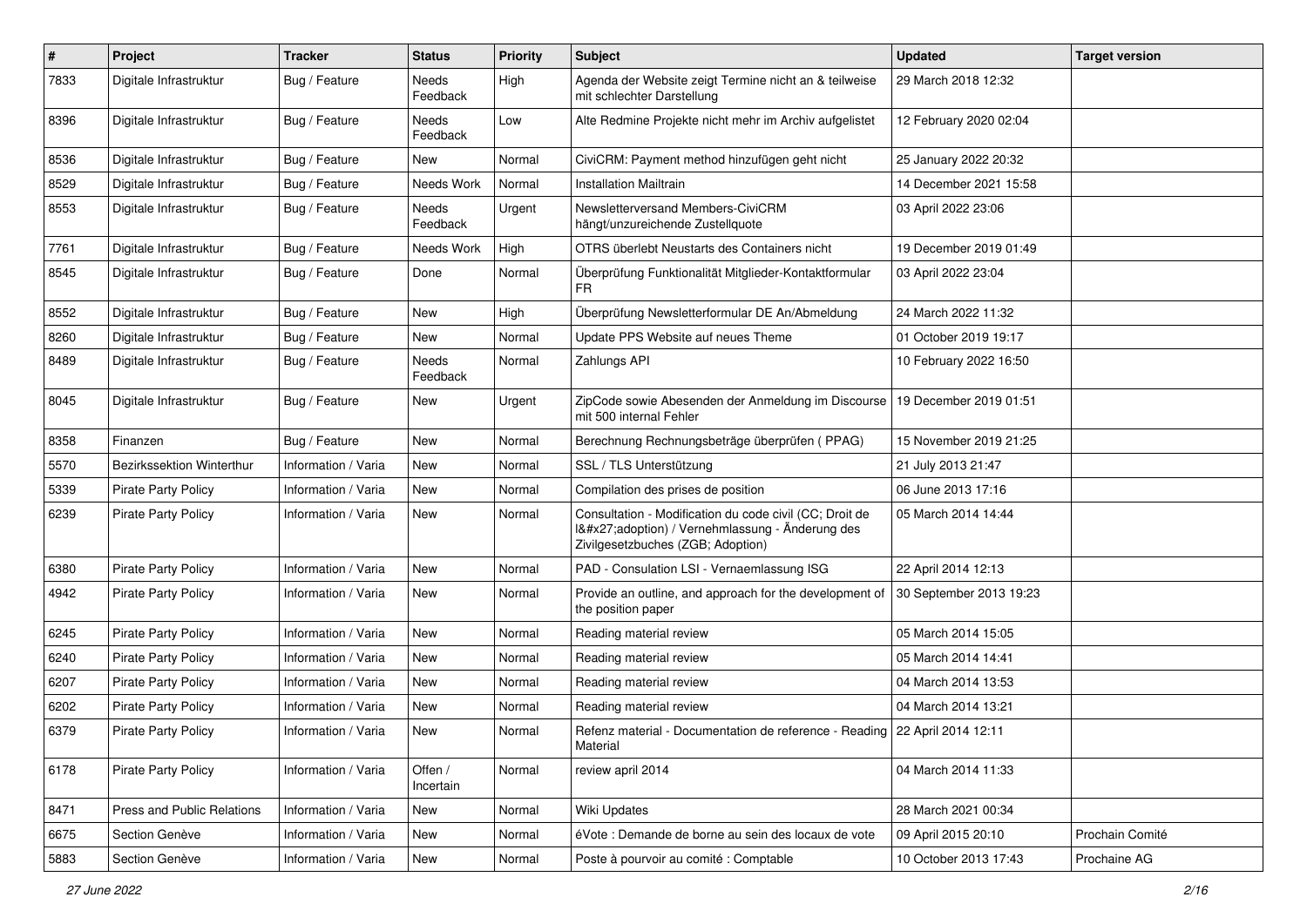| $\pmb{\#}$ | Project                                   | <b>Tracker</b>      | <b>Status</b> | <b>Priority</b> | <b>Subject</b>                                                                       | <b>Updated</b>          | <b>Target version</b>                |
|------------|-------------------------------------------|---------------------|---------------|-----------------|--------------------------------------------------------------------------------------|-------------------------|--------------------------------------|
| 6729       | Section Genève                            | Information / Varia | New           | Normal          | Préparation référendum LRens/LSCPT                                                   | 25 March 2015 15:52     | Prochain Comité                      |
| 8095       | <b>Section Vaud</b>                       | Information / Varia | New           | Normal          | Demande d'aide pour une récolte de fonds nationale                                   | 28 May 2019 06:12       |                                      |
| 8315       | <b>Section Vaud</b>                       | Information / Varia | New           | Normal          | Formation sur le fonctionnement parlementaire                                        | 12 September 2019 15:39 | Réunion comité 2019-09-19            |
| 8314       | <b>Section Vaud</b>                       | Information / Varia | <b>New</b>    | Normal          | Initiative cantonale demandant la protection de l'intégrité<br>personnelle numérique | 12 September 2019 15:14 | Réunion comité 2019-09-19            |
| 7529       | <b>Section Vaud</b>                       | Information / Varia | <b>New</b>    | Normal          | Pourquoi DMSF réduit toutes les images.                                              | 05 November 2016 00:11  |                                      |
| 7160       | <b>Section Vaud</b>                       | Information / Varia | <b>Tabled</b> | Normal          | Retour sur la réunion e débriefing de la RTS -<br>Campagne EF2016                    | 03 August 2019 09:47    | Réunion de comité - 28 avril<br>2016 |
| 7829       | Section Vaud                              | Information / Varia | <b>New</b>    | Normal          | Revoir la nomenclature des "versions cibles"                                         | 19 March 2018 16:11     | Réunion comité 22.03.2018            |
| 5035       | Sektion beider Basel                      | Information / Varia | New           | Normal          | Kontakte Journalisten                                                                | 09 July 2016 09:33      |                                      |
| 6457       | Sektion St. Gallen und beide<br>Appenzell | Information / Varia | <b>Tabled</b> | Normal          | Piratengrillen                                                                       | 30 July 2014 16:21      |                                      |
| 6520       | Sektion Wallis / section<br>valaisan      | Information / Varia | Tabled        | Normal          | Assemblée constituante                                                               | 23 July 2015 16:03      |                                      |
| 5050       | Sektion Wallis / section<br>valaisan      | Information / Varia | Needs Work    | Normal          | Wiki: Wahlsysteme                                                                    | 20 August 2017 08:57    | GV2017                               |
| 7304       | Sektion Zürich                            | Information / Varia | New           | Normal          | Koordinations- & Kommunikationstool für Vorstand und<br>Aktive                       | 18 April 2019 11:03     | Vorstandsitzung 2019-1               |
| 8072       | Sektion Zürich                            | Information / Varia | <b>Tabled</b> | Normal          | Listenverbindung PPZH Nationalratswahlen 2019                                        | 28 May 2019 21:31       | Vorstandsitzung 2019-1               |
| 8086       | Sektion Zürich                            | Information / Varia | <b>New</b>    | Normal          | Werbemittel Nationalratswahlen                                                       | 16 May 2019 15:12       |                                      |
| 4730       | <b>Stadtsektion Bern</b>                  | Information / Varia | New           | High            | Dukumente hochladen                                                                  | 03 March 2013 21:50     |                                      |
| 5569       | Stadtsektion Bern                         | Information / Varia | <b>New</b>    | Normal          | SSL / TLS Unterstützung                                                              | 21 July 2013 21:37      |                                      |
| 5866       | Stadtsektion Zürich                       | Information / Varia | <b>New</b>    | Normal          | Budget 2014                                                                          | 03 October 2013 21:07   | Sitzung 03.10.2013                   |
| 5823       | Stadtsektion Zürich                       | Information / Varia | <b>New</b>    | Normal          | Chatiquette                                                                          | 17 September 2013 09:39 |                                      |
| 5825       | Stadtsektion Zürich                       | Information / Varia | <b>New</b>    | Normal          | Feedback                                                                             | 17 September 2013 09:44 |                                      |
| 5822       | Stadtsektion Zürich                       | Information / Varia | New           | Normal          | Forum: Nicht Mitglieder                                                              | 17 September 2013 09:36 |                                      |
| 5827       | Stadtsektion Zürich                       | Information / Varia | New           | Normal          | Idee Präsentation der Zürcher Piraten                                                | 17 September 2013 09:48 |                                      |
| 5661       | Stadtsektion Zürich                       | Information / Varia | <b>New</b>    | Normal          | Organisation PV                                                                      | 12 August 2013 20:24    |                                      |
| 5865       | Stadtsektion Zürich                       | Information / Varia | New           | Normal          | PV Gemeinderatswahlen anfangs November                                               | 03 October 2013 20:13   | Sitzung 03.10.2013                   |
| 5321       | Stadtsektion Zürich                       | Information / Varia | New           | Normal          | Treffen mit Philipp Meier                                                            | 31 May 2013 15:56       |                                      |
| 5828       | Stadtsektion Zürich                       | Information / Varia | New           | Normal          | Winteraktivitäten                                                                    | 17 September 2013 09:49 |                                      |
| 8426       | Vorstand - Comité PPS                     | Information / Varia | New           | Urgent          | Ablösung Civi Crm als Mitgliederverwaltung                                           | 20 July 2020 20:22      | Vorstandssitzung vom<br>08.06.2020   |
| 8419       | Vorstand - Comité PPS                     | Information / Varia | New           | Normal          | Sekretariat der PPS                                                                  | 29 October 2020 22:45   | Vorstandssitzung 2020 03 16          |
| 8356       | Vorstand - Comité PPS                     | Information / Varia | New           | Normal          | Überarbeitung Versammlungs- und<br>Abstimmungsreglement                              | 13 November 2019 20:36  | Vorstandssitzung 2019 11 11          |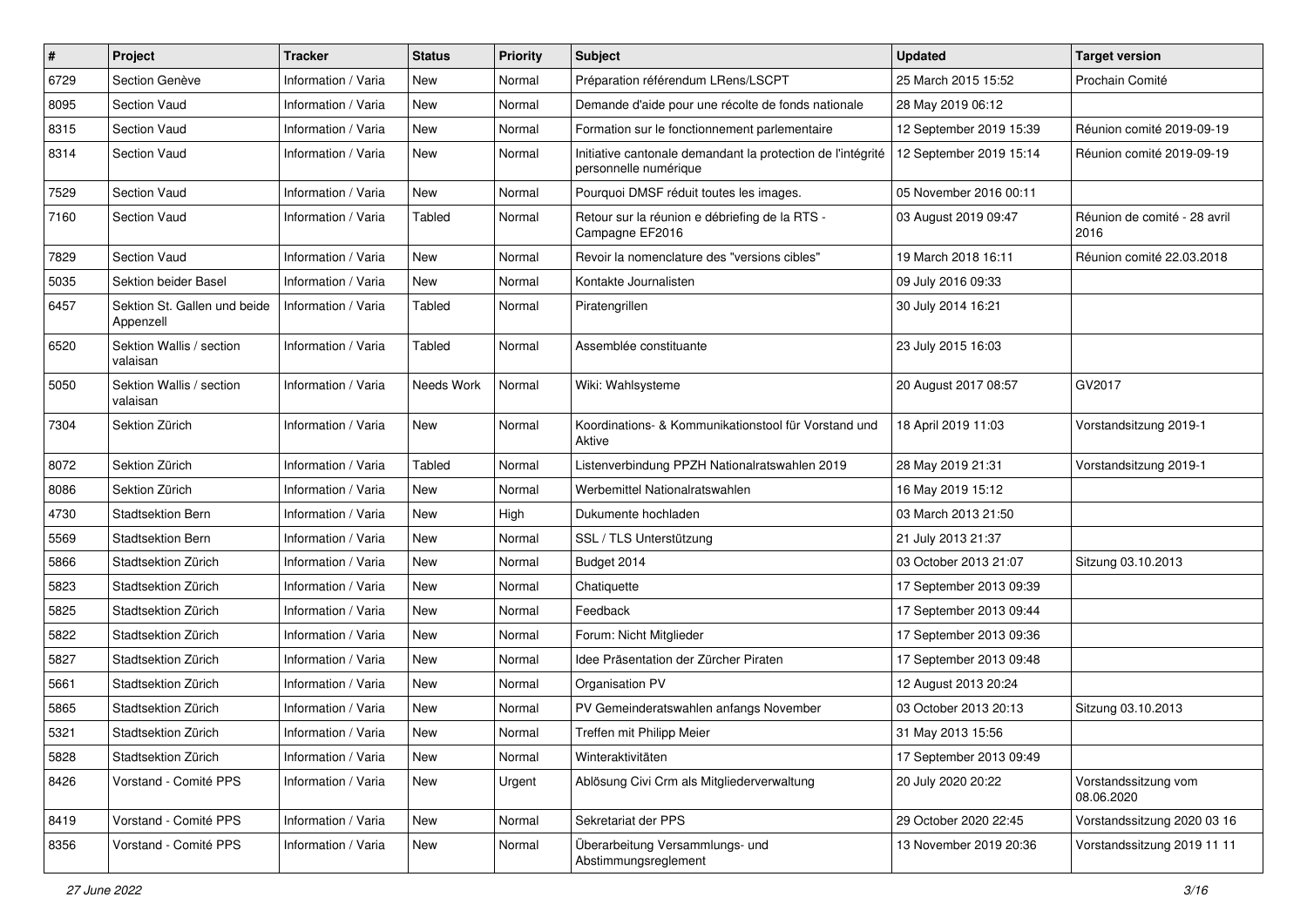| #    | Project                          | <b>Tracker</b>      | <b>Status</b> | <b>Priority</b> | <b>Subject</b>                                                                                                                                                                              | <b>Updated</b>         | <b>Target version</b> |
|------|----------------------------------|---------------------|---------------|-----------------|---------------------------------------------------------------------------------------------------------------------------------------------------------------------------------------------|------------------------|-----------------------|
| 8558 | Vorstand - Comité PPS            | Information / Varia | <b>New</b>    | Normal          | Unterschriftenbogen für Initiative Service Citoyen                                                                                                                                          | 12 May 2022 12:22      |                       |
| 7852 | Verwaltung                       | Creation            | New           | Normal          | Anleitung Members CiviCRM für Vorstände und PPVs<br>anpassen, ergänzen und übersetzen.                                                                                                      | 12 December 2018 19:41 |                       |
| 8521 | AG Vernehmlassungen              | Task / Tâche        | Needs Work    | Normal          | Vernehmlassung 2021/70 Meldepflicht von<br>Betreiberinnen kritischer Infrastrukturen für<br>Cyberangriffe                                                                                   | 13 April 2022 00:53    |                       |
| 8519 | AG Vernehmlassungen              | Task / Tâche        | <b>New</b>    | Normal          | Vernehmlassung 2021/80 Bundesgesetz über die<br>Bearbeitung von Flugpassagierdaten zur Bekämpfung<br>von terroristischen und anderen schweren Straftaten<br>(Flugpassagierdatengesetz, FPG) | 10 February 2022 06:24 |                       |
| 8556 | AG Vernehmlassungen              | Task / Tâche        | New           | Normal          | Vernehmlassung 2021/80 Bundesgesetz über die<br>Bearbeitung von Flugpassagierdaten zur Bekämpfung<br>von terroristischen und anderen schweren Straftaten<br>(Flugpassagierdatengesetz, FPG) | 04 April 2022 17:30    |                       |
| 8516 | AG Vernehmlassungen              | Task / Tâche        | Needs Work    | Normal          | Vernehmlassung 2021/81 Verordnung über die<br>Herstellung der Interoperabilität zwischen<br>Schengen-Dublin-Informationssystemen                                                            | 18 January 2022 20:38  |                       |
| 8518 | AG Vernehmlassungen              | Task / Tâche        | Done          | Normal          | Vernehmlassung 2021/96 Teilrevisionen vier<br>Ausführungserlasse des BÜPF (VÜPF, GebV-ÜPF,<br>VD-ÜPF, VVS-ÜPF)                                                                              | 21 May 2022 15:03      |                       |
| 8517 | AG Vernehmlassungen              | Task / Tâche        | Needs Work    | Normal          | Vernehmlassung 2021/99 Verordnung über die<br>Transparenz bei der Politikfinanzierung (VPofin)                                                                                              | 26 March 2022 13:36    |                       |
| 8555 | AG Vernehmlassungen              | Task / Tâche        | New           | Normal          | Vernehmlassung 2022/19 Bundesgesetz über die<br>elektronische Identität und die Vertrauensinfrastruktur<br>(E-ID-Gesetz, BGEID)                                                             | 04 April 2022 17:29    |                       |
| 8540 | AG Vernehmlassungen              | Task / Tâche        | Needs Work    | Normal          | Vernehmlassung 2022/2 Bundesgesetz über die<br>Mobilitätsdateninfrastruktur                                                                                                                 | 10 February 2022 06:34 |                       |
| 8542 | AG Vernehmlassungen              | Task / Tâche        | New           | Normal          | Vernehmlassung 2022/6 Bundesbeschluss zur<br>nationalen Umsetzung des OECD/G-20 Projekts zur<br>Besteuerung der digitalen Wirtschaft (SR 101)                                               | 13 April 2022 06:34    |                       |
| 8554 | AG Vernehmlassungen              | Task / Tâche        | New           | High            | Vernehmlassung Teilrevision der GwV-FINMA                                                                                                                                                   | 04 April 2022 19:11    |                       |
| 3948 | Bezirkssektion Winterthur        | Task / Tâche        | Needs Work    | Normal          | AG Schule und Bildung                                                                                                                                                                       | 31 July 2013 21:00     | Parley 11             |
| 3707 | Bezirkssektion Winterthur        | Task / Tâche        | Needs Work    | Normal          | Beschneidungspraxis in Winterthur                                                                                                                                                           | 21 April 2013 00:00    | Parley 11             |
| 5999 | Bezirkssektion Winterthur        | Task / Tâche        | New           | Normal          | Datenschutz von Steuer- und Einwohnerdaten                                                                                                                                                  | 21 November 2013 20:52 |                       |
| 3864 | Bezirkssektion Winterthur        | Task / Tâche        | Needs Work    | Normal          | E-Book Bibliothek DRM                                                                                                                                                                       | 06 March 2013 18:18    | Parley 13             |
| 3911 | Bezirkssektion Winterthur        | Task / Tâche        | Needs Work    | Normal          | Elektronisches Büro in der Stadtverwaltung                                                                                                                                                  | 21 April 2013 00:00    | Parley 11             |
| 5389 | <b>Bezirkssektion Winterthur</b> | Task / Tâche        | Needs Work    | High            | Falsche Anreize in Sozialhilfe                                                                                                                                                              | 17 June 2013 16:43     | Parley 18             |
| 4746 | Bezirkssektion Winterthur        | Task / Tâche        | Needs Work    | Normal          | Förderung des Innovativen Motorisierten<br>Individualverkehrs (IMIV)                                                                                                                        | 21 April 2013 00:00    | Parley 13             |
| 3716 | Bezirkssektion Winterthur        | Task / Tâche        | Needs Work    | Low             | Frauenparkplätze                                                                                                                                                                            | 21 April 2013 00:00    | Parley 11             |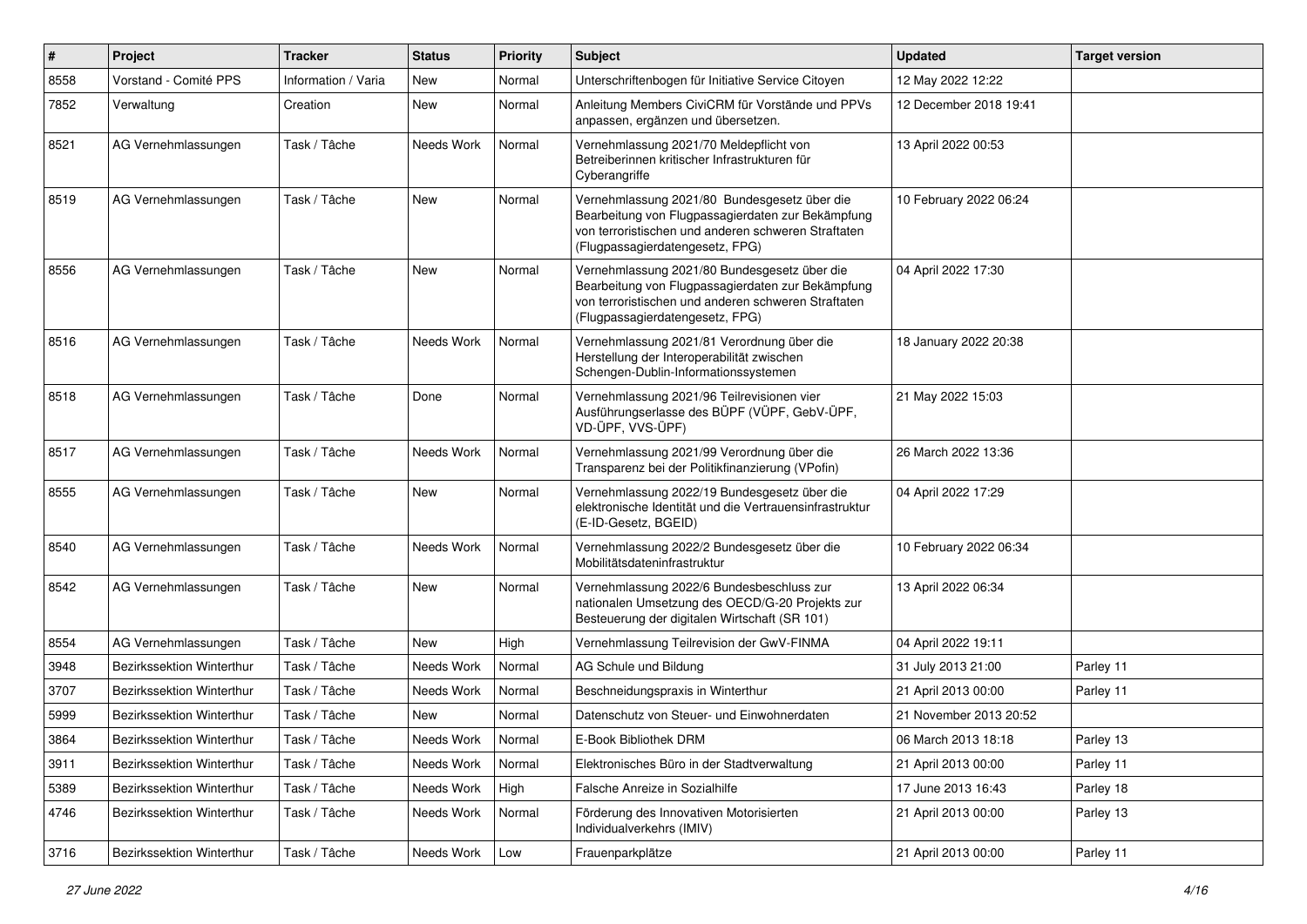| $\#$ | Project                          | <b>Tracker</b> | <b>Status</b>     | <b>Priority</b> | <b>Subject</b>                                                             | <b>Updated</b>          | <b>Target version</b> |
|------|----------------------------------|----------------|-------------------|-----------------|----------------------------------------------------------------------------|-------------------------|-----------------------|
| 5227 | Bezirkssektion Winterthur        | Task / Tâche   | <b>New</b>        | Normal          | Gesamtkostenrechnung Neuhegi                                               | 15 May 2013 20:53       | Parley 16 (6.6.2013)  |
| 5346 | Bezirkssektion Winterthur        | Task / Tâche   | <b>New</b>        | Normal          | Holidi                                                                     | 08 June 2013 15:47      | Parley 17 (13.6.2013) |
| 4057 | Bezirkssektion Winterthur        | Task / Tâche   | Needs Work        | Normal          | Informatikprojekte prüfen                                                  | 21 April 2013 00:00     | Parley 11             |
| 4064 | Bezirkssektion Winterthur        | Task / Tâche   | Needs<br>Feedback | Normal          | Liquid Feedback für die Stadt Winterthur                                   | 07 April 2013 15:34     | Parley 15 (2.5.2013)  |
| 3568 | <b>Bezirkssektion Winterthur</b> | Task / Tâche   | Needs Work        | Normal          | Messung der Schulqualität                                                  | 07 April 2013 15:45     |                       |
| 3732 | Bezirkssektion Winterthur        | Task / Tâche   | Needs Work        | Low             | Neues Hallenbad                                                            | 02 May 2013 22:37       | Parley 15 (2.5.2013)  |
| 3706 | <b>Bezirkssektion Winterthur</b> | Task / Tâche   | Needs Work        | Normal          | Notschlafstellen bei der Heilsarmee                                        | 21 April 2013 00:00     | Parley 11             |
| 5517 | Bezirkssektion Winterthur        | Task / Tâche   | Needs Work        | Normal          | O-Ton                                                                      | 13 July 2013 17:39      |                       |
| 3567 | Bezirkssektion Winterthur        | Task / Tâche   | Needs Work        | Normal          | Open Data                                                                  | 26 February 2013 08:12  | Parley 11             |
| 4507 | Bezirkssektion Winterthur        | Task / Tâche   | Needs Work        | Normal          | OpenData: Wem gehört das Datenmaterial                                     | 02 May 2013 22:34       |                       |
| 3708 | Bezirkssektion Winterthur        | Task / Tâche   | Needs Work        | High            | OpenSource Nachtrag und Vorbereitung                                       | 19 April 2013 00:00     | Parley 13             |
| 5217 | Bezirkssektion Winterthur        | Task / Tâche   | New               | Normal          | Pressemitteilung Stimmparolen                                              | 12 May 2013 19:39       |                       |
| 5014 | <b>Bezirkssektion Winterthur</b> | Task / Tâche   | Needs Work        | Low             | Problematik "gebundene Ausgaben"                                           | 02 May 2013 22:31       | Parley 15 (2.5.2013)  |
| 4058 | Bezirkssektion Winterthur        | Task / Tâche   | Needs Work        | Normal          | Prüfung der Zuwendungen an Dritte<br>(Sozialdepartement)                   | 21 April 2013 00:00     | Parley 11             |
| 3865 | <b>Bezirkssektion Winterthur</b> | Task / Tâche   | Needs Work        | Low             | Rote Parkplätze in der Altstadt                                            | 02 May 2013 22:36       | Parley 11             |
| 4370 | Bezirkssektion Winterthur        | Task / Tâche   | Needs Work        | Normal          | SalZH kriegt Subventionen                                                  | 07 April 2013 15:42     | Parley 15 (2.5.2013)  |
| 5247 | Bezirkssektion Winterthur        | Task / Tâche   | Needs Work        | High            | Schriftliche Anfrage zum Budget                                            | 22 May 2013 16:47       | Parley 16 (6.6.2013)  |
| 2891 | Bezirkssektion Winterthur        | Task / Tâche   | Needs Work        | Low             | Schuldenabbau                                                              | 20 April 2013 00:00     |                       |
| 5787 | <b>Bezirkssektion Winterthur</b> | Task / Tâche   | <b>New</b>        | Normal          | Sparen 14 durchsehen                                                       | 04 September 2013 20:19 | Parley 19             |
| 5347 | Bezirkssektion Winterthur        | Task / Tâche   | New               | Normal          | Unverschuldet abgewählt                                                    | 08 June 2013 15:45      | Parley 17 (13.6.2013) |
| 5015 | <b>Bezirkssektion Winterthur</b> | Task / Tâche   | Needs Work        | High            | Visualisierung Budget und Rechnung                                         | 10 April 2013 16:10     | Parley 15 (2.5.2013)  |
| 4200 | <b>Bezirkssektion Winterthur</b> | Task / Tâche   | Needs Work        | Normal          | Vorstoss Transparenz in der WoV                                            | 07 April 2013 15:41     | Parley 15 (2.5.2013)  |
| 2800 | Bezirkssektion Winterthur        | Task / Tâche   | Done              | Low             | Vorstoss: Verantwortung im Polizeiberuf                                    | 04 May 2013 22:59       | Parley 3              |
| 4362 | Bezirkssektion Winterthur        | Task / Tâche   | Needs Work        | Normal          | Willkür im Baubewilligungsverfahren                                        | 07 April 2013 15:42     | Parley 15 (2.5.2013)  |
| 3947 | Bezirkssektion Winterthur        | Task / Tâche   | Needs Work        | Normal          | Win.ch Mail                                                                | 21 April 2013 00:00     | Parley 11             |
| 3876 | Bezirkssektion Winterthur        | Task / Tâche   | Needs Work        | Normal          | Winterthurer Transparenzgesetz                                             | 21 April 2013 00:00     | Parley 11             |
| 8082 | Digitale Infrastruktur           | Task / Tâche   | New               | High            | Accès Discourse                                                            | 19 December 2019 01:50  |                       |
| 8422 | Digitale Infrastruktur           | Task / Tâche   | Needs<br>Feedback | High            | Civi Crm Funktionen extern geben                                           | 01 February 2022 02:19  |                       |
| 8378 | Digitale Infrastruktur           | Task / Tâche   | Needs Work        | Normal          | Erstelllung subdomain für neue Sektion<br>Thurgau/Schauffhausen + SG/AR/Ai | 19 December 2019 00:53  |                       |
| 8108 | Digitale Infrastruktur           | Task / Tâche   | Needs<br>Feedback | Normal          | Hinterlegung Druckvorlagen                                                 | 10 February 2022 16:00  |                       |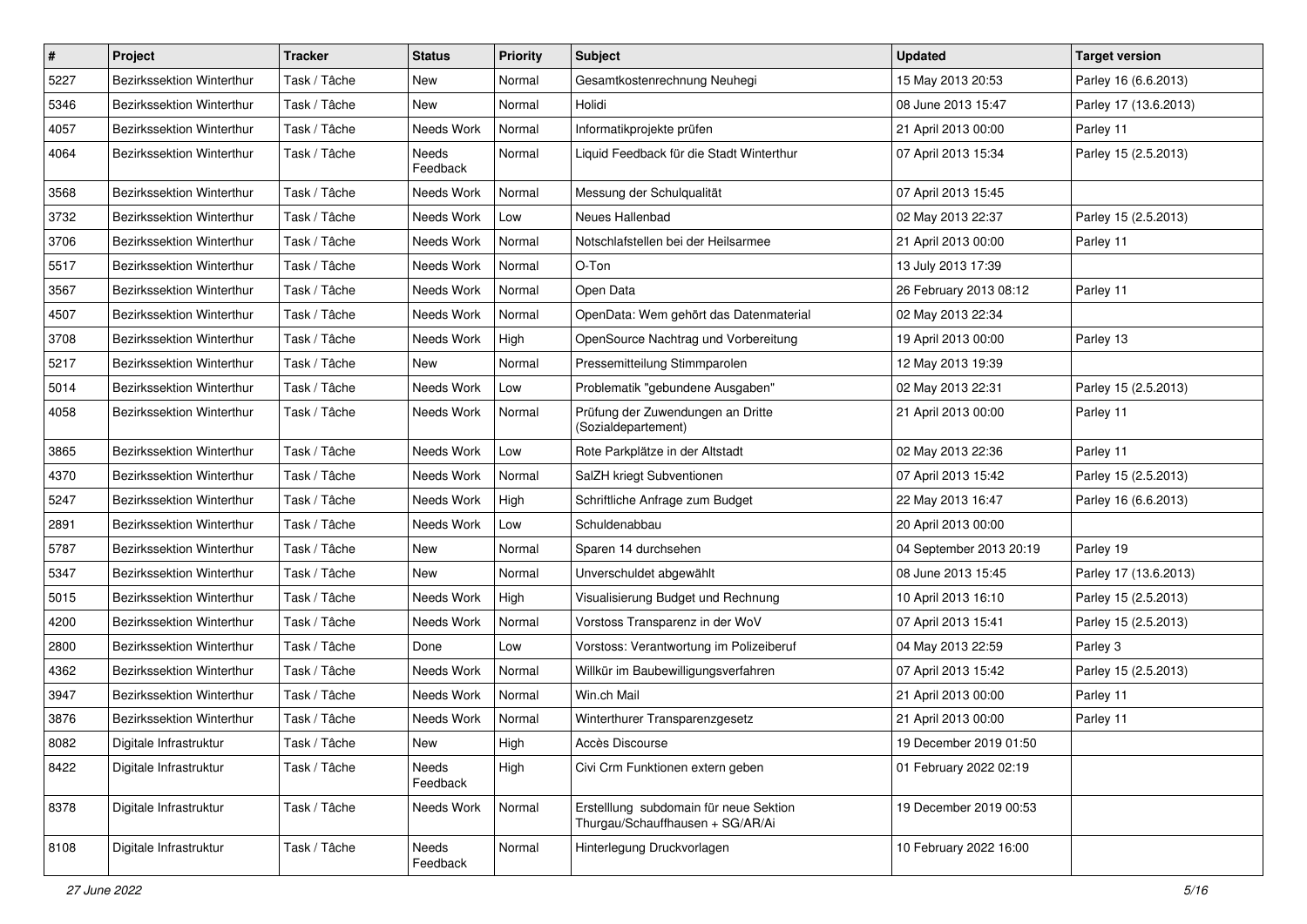| $\vert$ # | Project                    | <b>Tracker</b> | <b>Status</b>            | <b>Priority</b> | <b>Subject</b>                                                                                                                                                                                                                                   | <b>Updated</b>         | <b>Target version</b> |
|-----------|----------------------------|----------------|--------------------------|-----------------|--------------------------------------------------------------------------------------------------------------------------------------------------------------------------------------------------------------------------------------------------|------------------------|-----------------------|
| 7868      | Digitale Infrastruktur     | Task / Tâche   | <b>Needs</b><br>Feedback | Normal          | Mailverteiler für die PPS Ticino erstellen                                                                                                                                                                                                       | 19 December 2019 01:40 |                       |
| 8473      | Digitale Infrastruktur     | Task / Tâche   | Needs Work               | Normal          | <b>Refurbish CiviCRM</b>                                                                                                                                                                                                                         | 18 January 2022 20:52  |                       |
| 8238      | Digitale Infrastruktur     | Task / Tâche   | <b>New</b>               | Normal          | Verify and document backup solution                                                                                                                                                                                                              | 15 December 2019 12:11 |                       |
| 7657      | Finanzen                   | Task / Tâche   | <b>New</b>               | Urgent          | <b>BTC Zahlungen</b>                                                                                                                                                                                                                             | 12 April 2017 22:16    |                       |
| 8248      | Finanzen                   | Task / Tâche   | New                      | Normal          | Budget 2020                                                                                                                                                                                                                                      | 19 August 2019 18:25   |                       |
| 8001      | Finanzen                   | Task / Tâche   | <b>New</b>               | Normal          | Fehlende Finanzdaten / Jahre auf der Homepage mit<br>entsprechenden Forumalren ergänzen                                                                                                                                                          | 01 December 2018 17:35 |                       |
| 4388      | Finanzen                   | Task / Tâche   | Needs Work               | Urgent          | Kontenplan                                                                                                                                                                                                                                       | 04 April 2013 07:13    |                       |
| 8000      | Finanzen                   | Task / Tâche   | <b>New</b>               | Normal          | Mitgliederbeiträge der Sektionen                                                                                                                                                                                                                 | 01 December 2018 16:34 |                       |
| 4386      | Finanzen                   | Task / Tâche   | Needs Work               | High            | Spenderlisten erstellen                                                                                                                                                                                                                          | 01 May 2017 14:45      |                       |
| 7986      | Grafik und Design          | Task / Tâche   | New                      | Normal          | Datenv von Grafik/Design auf einer Instanz der PPS<br>hosten                                                                                                                                                                                     | 22 January 2019 12:54  |                       |
| 4122      | Gruppo Ticino              | Task / Tâche   | Needs Work               | High            | Accesso, impostazioni ed iscrizione membri a mailing list   20 April 2013 00:00<br>sezione ticino                                                                                                                                                |                        |                       |
| 4138      | Gruppo Ticino              | Task / Tâche   | Needs Work               | High            | Mailing List problema messaggio conferma<br>sottoscrizione                                                                                                                                                                                       | 20 April 2013 00:00    |                       |
| 4137      | Gruppo Ticino              | Task / Tâche   | Needs Work               | Normal          | Programma Partito Pirata Ticino                                                                                                                                                                                                                  | 21 April 2013 00:00    |                       |
| 4071      | Gruppo Ticino              | Task / Tâche   | Needs Work               | Normal          | Traduzione webpage                                                                                                                                                                                                                               | 19 April 2013 00:00    |                       |
| 7975      | <b>Pirate Party Policy</b> | Task / Tâche   | New                      | Normal          | Änderung des Betäubungsmittelgesetzes und<br>Verordnung über Pilotversuche nach dem<br>Betäubungsmittelgesetz (Pilotversuche mit Cannabis)                                                                                                       | 04 March 2019 14:49    |                       |
| 6248      | <b>Pirate Party Policy</b> | Task / Tâche   | <b>New</b>               | Normal          | Communication - press release - communication interne<br>-> via pages de sections, twitter & facebook                                                                                                                                            | 05 March 2014 15:16    |                       |
| 6243      | <b>Pirate Party Policy</b> | Task / Tâche   | <b>New</b>               | Normal          | Communication - press release - communication interne<br>-> via pages de sections, twitter & facebook                                                                                                                                            | 05 March 2014 14:55    |                       |
| 6206      | <b>Pirate Party Policy</b> | Task / Tâche   | Done                     | Normal          | Consultation "Modification loi fédérale sur les systèmes<br>d'information de la Confédération dans le domaine du<br>sport (LSIS)" - Vernehmlassung "Änderung<br>Bundesgesetz über die Informationssysteme des<br>Bundes im Bereich Sport (IBSG)" | 08 April 2015 09:26    |                       |
| 6201      | <b>Pirate Party Policy</b> | Task / Tâche   | <b>New</b>               | Normal          | Consultation - Modification du Code des obligations<br>(Droit des raisons de commerce) / Vernehmlassung -<br>Änderung des Obligationenrechts (Firmenrecht)                                                                                       | 04 March 2014 13:21    |                       |
| 6726      | Pirate Party Policy        | Task / Tâche   | Done                     | Normal          | Consultation FINMA - LBA / GvW                                                                                                                                                                                                                   | 08 April 2015 09:18    |                       |
| 6177      | <b>Pirate Party Policy</b> | Task / Tâche   | Offen /<br>Incertain     | Normal          | Consultation process review                                                                                                                                                                                                                      | 08 April 2015 09:26    |                       |
| 6215      | <b>Pirate Party Policy</b> | Task / Tâche   | New                      | Normal          | Development of the "Economy" section                                                                                                                                                                                                             | 04 March 2014 14:36    |                       |
| 6213      | <b>Pirate Party Policy</b> | Task / Tâche   | New                      | Normal          | Development of the "Environment" section                                                                                                                                                                                                         | 04 March 2014 14:28    |                       |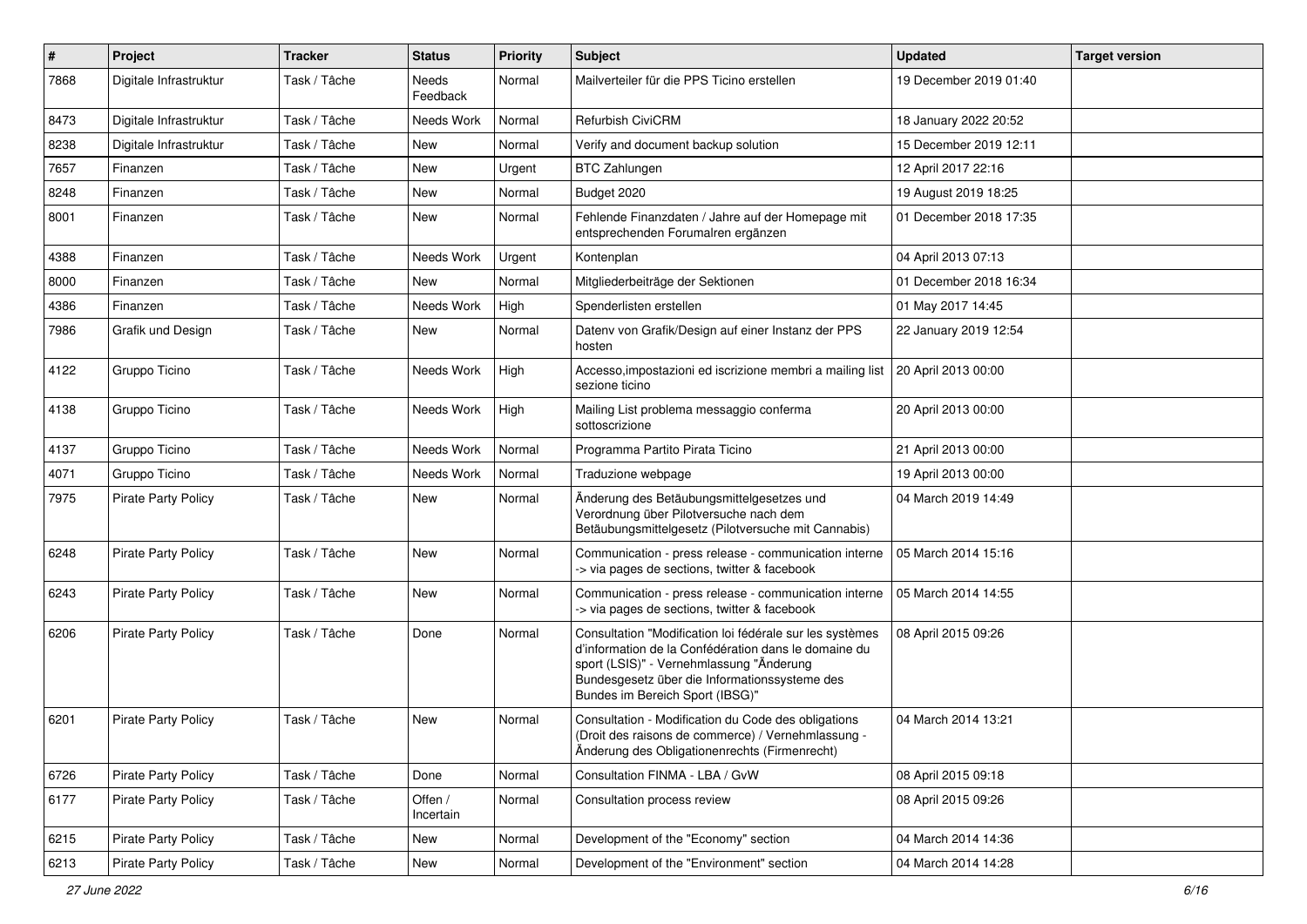| $\vert$ # | Project                    | <b>Tracker</b> | <b>Status</b>        | <b>Priority</b> | <b>Subject</b>                                                                                                                | <b>Updated</b>          | <b>Target version</b> |
|-----------|----------------------------|----------------|----------------------|-----------------|-------------------------------------------------------------------------------------------------------------------------------|-------------------------|-----------------------|
| 6211      | <b>Pirate Party Policy</b> | Task / Tâche   | <b>New</b>           | Normal          | Development of the "Etat de droit" section                                                                                    | 04 March 2014 14:34     |                       |
| 6214      | <b>Pirate Party Policy</b> | Task / Tâche   | <b>New</b>           | Normal          | Development of the "Patrimoine Commun" section of<br>PPS Program                                                              | 04 March 2014 14:33     |                       |
| 6212      | <b>Pirate Party Policy</b> | Task / Tâche   | <b>New</b>           | Normal          | Development of the "Security" section                                                                                         | 04 March 2014 14:33     |                       |
| 6210      | <b>Pirate Party Policy</b> | Task / Tâche   | <b>New</b>           | Normal          | Development of the Area verbiage                                                                                              | 04 March 2014 14:34     |                       |
| 6246      | <b>Pirate Party Policy</b> | Task / Tâche   | <b>New</b>           | Normal          | Development of the PPS report on the consultation                                                                             | 05 March 2014 15:13     |                       |
| 6241      | Pirate Party Policy        | Task / Tâche   | <b>New</b>           | Normal          | Development of the PPS report on the consultation                                                                             | 05 March 2014 14:44     |                       |
| 6205      | <b>Pirate Party Policy</b> | Task / Tâche   | <b>New</b>           | Normal          | Development of the PPS report on the consultation                                                                             | 04 March 2014 13:32     |                       |
| 6222      | <b>Pirate Party Policy</b> | Task / Tâche   | Done                 | Normal          | Développement argumentaires votations populaire 18<br>mai - Entwicklung Argumentationshilfe Themen<br>Volksabstimmung 18. Mai | 27 November 2019 21:23  |                       |
| 5068      | <b>Pirate Party Policy</b> | Task / Tâche   | <b>New</b>           | Normal          | Fehlende Position zu Whistleblowing                                                                                           | 21 November 2015 16:13  |                       |
| 2531      | Pirate Party Policy        | Task / Tâche   | Needs Work           | Normal          | Gleichstellung                                                                                                                | 20 February 2013 16:39  |                       |
| 5637      | <b>Pirate Party Policy</b> | Task / Tâche   | Done                 | Normal          | Korrektur der Uebersetzung der Identite                                                                                       | 22 March 2014 17:28     |                       |
| 6218      | <b>Pirate Party Policy</b> | Task / Tâche   | <b>New</b>           | Normal          | Position guideline development                                                                                                | 04 March 2014 14:49     |                       |
| 6219      | <b>Pirate Party Policy</b> | Task / Tâche   | <b>New</b>           | Normal          | Position guideline development planning                                                                                       | 04 March 2014 14:49     |                       |
| 6255      | Pirate Party Policy        | Task / Tâche   | <b>New</b>           | Normal          | Positionspapier Rechtsstaat updaten                                                                                           | 21 November 2015 16:11  |                       |
| 6254      | <b>Pirate Party Policy</b> | Task / Tâche   | <b>New</b>           | Normal          | Positionspapier Suchtpolitik updaten                                                                                          | 21 November 2015 16:12  |                       |
| 5058      | <b>Pirate Party Policy</b> | Task / Tâche   | Needs Work           | Normal          | Positionspapier: Patente                                                                                                      | 15 April 2013 14:10     |                       |
| 6209      | <b>Pirate Party Policy</b> | Task / Tâche   | <b>New</b>           | Normal          | PPS Program development                                                                                                       | 04 March 2014 14:17     |                       |
| 4941      | Pirate Party Policy        | Task / Tâche   | Done                 | Normal          | prostitution                                                                                                                  | 30 September 2013 19:23 |                       |
| 6224      | <b>Pirate Party Policy</b> | Task / Tâche   | <b>New</b>           | Normal          | Publication - Diffusion aux sections                                                                                          | 04 March 2014 15:19     |                       |
| 6727      | <b>Pirate Party Policy</b> | Task / Tâche   | Done                 | Normal          | Rédaction de la réponse de la consultation                                                                                    | 08 April 2015 09:17     |                       |
| 6247      | <b>Pirate Party Policy</b> | Task / Tâche   | <b>New</b>           | Normal          | Rédaction du rapport et de la lettre d'accompagnement                                                                         | 05 March 2014 15:15     |                       |
| 6242      | <b>Pirate Party Policy</b> | Task / Tâche   | <b>New</b>           | Normal          | Rédaction du rapport et de la lettre d'accompagnement                                                                         | 05 March 2014 14:57     |                       |
| 6182      | <b>Pirate Party Policy</b> | Task / Tâche   | Offen /<br>Incertain | Normal          | review august 2014                                                                                                            | 08 April 2015 09:26     |                       |
| 6197      | <b>Pirate Party Policy</b> | Task / Tâche   | Offen /<br>Incertain | Normal          | Review currently running iniatives                                                                                            | 04 March 2014 12:38     |                       |
| 6186      | <b>Pirate Party Policy</b> | Task / Tâche   | Offen /<br>Incertain | Normal          | review decembre 2014                                                                                                          | 08 April 2015 09:26     |                       |
| 6181      | <b>Pirate Party Policy</b> | Task / Tâche   | Offen /<br>Incertain | Normal          | review july 2014                                                                                                              | 08 April 2015 09:26     |                       |
| 6180      | <b>Pirate Party Policy</b> | Task / Tâche   | Offen /<br>Incertain | Normal          | review june 2014                                                                                                              | 08 April 2015 09:26     |                       |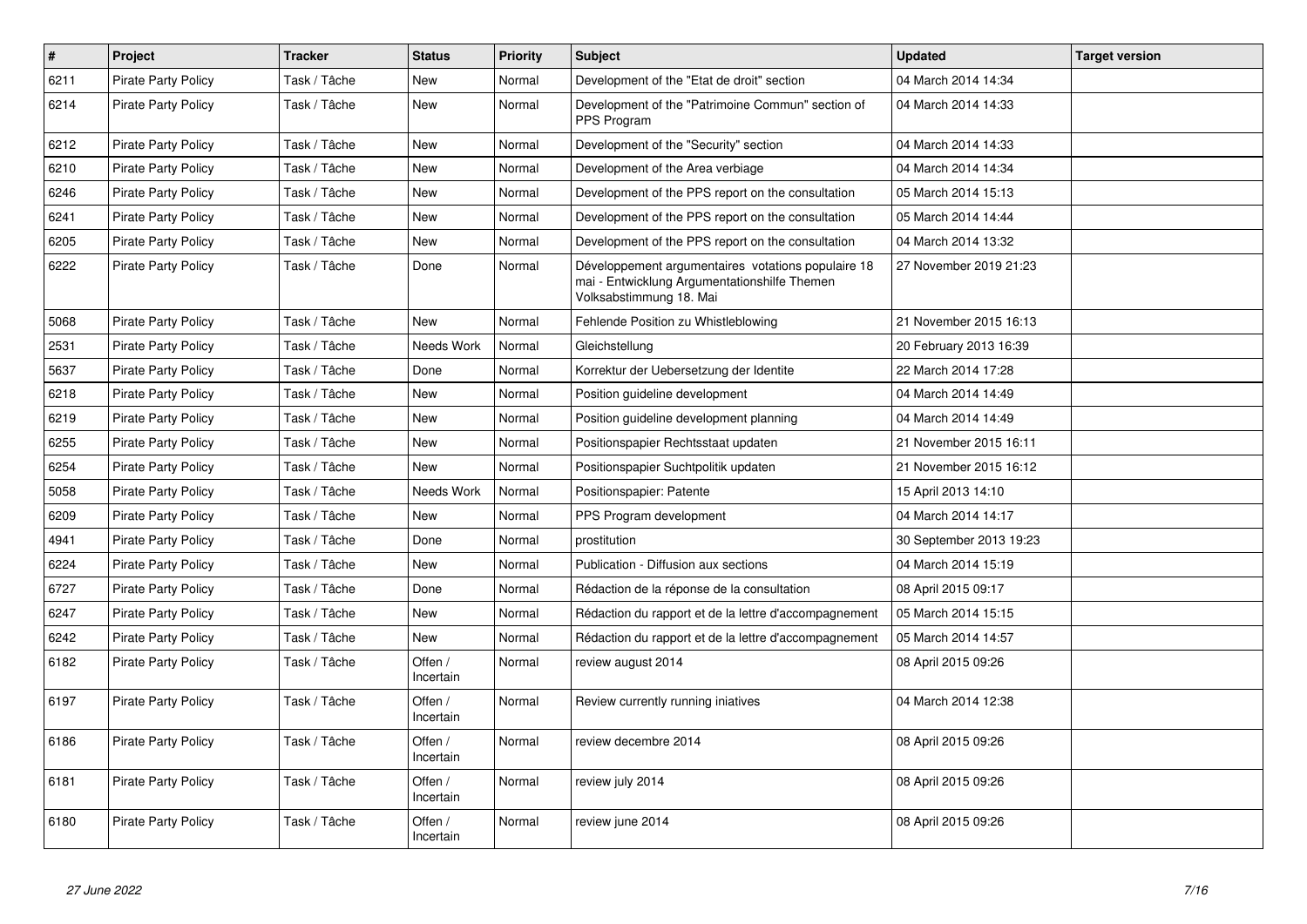| $\pmb{\#}$ | Project                                  | <b>Tracker</b> | <b>Status</b>        | <b>Priority</b> | <b>Subject</b>                                                                                                                                                            | <b>Updated</b>          | <b>Target version</b>               |
|------------|------------------------------------------|----------------|----------------------|-----------------|---------------------------------------------------------------------------------------------------------------------------------------------------------------------------|-------------------------|-------------------------------------|
| 6179       | <b>Pirate Party Policy</b>               | Task / Tâche   | Offen /<br>Incertain | Normal          | review may 2014                                                                                                                                                           | 08 April 2015 09:26     |                                     |
| 6185       | <b>Pirate Party Policy</b>               | Task / Tâche   | Offen /<br>Incertain | Normal          | review novembre 2014                                                                                                                                                      | 08 April 2015 09:26     |                                     |
| 6184       | <b>Pirate Party Policy</b>               | Task / Tâche   | Offen /<br>Incertain | Normal          | review octobre 2014                                                                                                                                                       | 08 April 2015 09:26     |                                     |
| 6183       | <b>Pirate Party Policy</b>               | Task / Tâche   | Offen /<br>Incertain | Normal          | review septembre 2014                                                                                                                                                     | 08 April 2015 09:26     |                                     |
| 6787       | <b>Pirate Party Policy</b>               | Task / Tâche   | Done                 | Normal          | Révision totale de la loi fédérale sur l'analyse génétique<br>humaine (LAGH) - Totalrevision des Bundesgesetzes<br>über genetische Untersuchungen beim Menschen<br>(GUMG) | 27 May 2015 06:55       |                                     |
| 6223       | <b>Pirate Party Policy</b>               | Task / Tâche   | <b>New</b>           | Normal          | traduction                                                                                                                                                                | 04 March 2014 15:19     |                                     |
| 6216       | <b>Pirate Party Policy</b>               | Task / Tâche   | New                  | Normal          | Translation of all missing elements of the PPS program<br>draft                                                                                                           | 04 March 2014 14:39     |                                     |
| 6390       | Pirate Party Policy                      | Task / Tâche   | Done                 | Normal          | Vernehmlassung: Geldspielgesetz / Consultation : Loi<br>sur les jeux d'argent                                                                                             | 08 April 2015 09:18     |                                     |
| 6378       | <b>Pirate Party Policy</b>               | Task / Tâche   | New                  | Normal          | Vernehmlassung: Informationssicherheitsgesetz                                                                                                                             | 22 April 2014 12:11     |                                     |
| 6217       | <b>Pirate Party Policy</b>               | Task / Tâche   | <b>New</b>           | Normal          | XML Formatting for bootstrap integration                                                                                                                                  | 04 March 2014 14:38     |                                     |
| 8502       | Piratenversammlung /<br>Assemblée Pirate | Task / Tâche   | Needs Work           | Normal          | Bereinigung Differenzen Statuten und<br>Versammlungsreglement                                                                                                             | 16 February 2022 23:13  |                                     |
| 6784       | Press and Public Relations               | Task / Tâche   | Needs Work           | High            | CP - Déclaration D. Burkhalter DFAE «Promoting trust<br>and globally shared rules to ensure an open, free and<br>secure cyberspace»                                       | 17 April 2015 18:12     |                                     |
| 6748       | <b>Press and Public Relations</b>        | Task / Tâche   | Done                 | Urgent          | PR - Bund niederlässt wieder IT Security!                                                                                                                                 | 02 April 2015 12:03     |                                     |
| 7998       | Press and Public Relations               | Task / Tâche   | New                  | Normal          | Presseverteiler im PressCRM aktualisieren sowie<br>ergänzen                                                                                                               | 01 December 2018 13:05  |                                     |
| 6688       | Section Genève                           | Task / Tâche   | Needs Work           | Normal          | Comptabilité - Recherche Fiduciaire                                                                                                                                       | 25 March 2015 17:00     | Prochain Comité                     |
| 6645       | Section Genève                           | Task / Tâche   | Needs Work           | Normal          | Dossier médical en ligne                                                                                                                                                  | 25 March 2015 17:03     | Prochain Comité                     |
| 6676       | Section Genève                           | Task / Tâche   | Done                 | Normal          | Préparation éléction national                                                                                                                                             | 27 June 2016 09:53      | Prochain Comité                     |
| 6677       | Section Genève                           | Task / Tâche   | Done                 | Normal          | Préparation prochaine AG                                                                                                                                                  | 19 October 2015 17:06   | Prochain Comité                     |
| 8254       | Section Vaud                             | Task / Tâche   | <b>New</b>           | High            | Affichage sur les communes EF19                                                                                                                                           | 21 August 2019 14:51    | Réunion comité 2019-08-22           |
| 7140       | Section Vaud                             | Task / Tâche   | Done                 | Normal          | Approbation et signature du PV de l'AG par les membres   08 September 2019 06:41<br>du comité ainsi que les statuts du PPVD                                               |                         | Réunion de comité - 31 mars<br>2016 |
| 7462       | Section Vaud                             | Task / Tâche   | Done                 | Normal          | Camnpagne Référendum LRens                                                                                                                                                | 16 May 2019 16:35       | Réunion de Comité - 25.08.2016      |
| 7491       | Section Vaud                             | Task / Tâche   | New                  | Normal          | Comité de campagne élections cantonales 2017                                                                                                                              | 22 September 2016 21:53 | Réunion de Comité - 6.10.2016       |
| 7828       | Section Vaud                             | Task / Tâche   | New                  | Normal          | Communication sur le 14 avril                                                                                                                                             | 05 April 2018 16:42     | Réunion comité 05.04.2018           |
| 7863       | Section Vaud                             | Task / Tâche   | New                  | Normal          | Compte Twitter PPVD                                                                                                                                                       | 14 April 2018 09:24     | Réunion comité 19.04.2018           |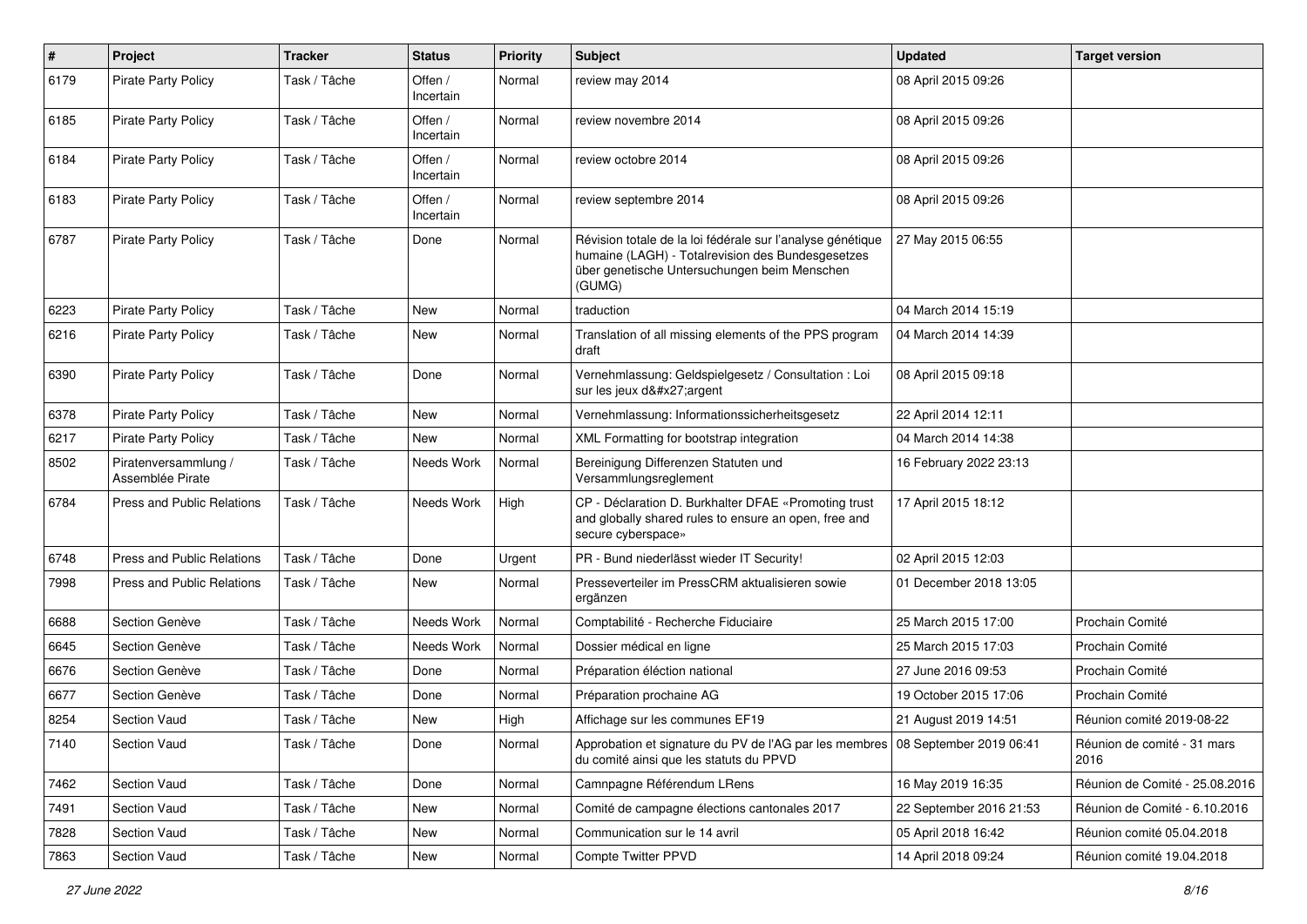| $\vert$ # | Project             | <b>Tracker</b> | <b>Status</b> | <b>Priority</b> | <b>Subject</b>                                                                           | <b>Updated</b>          | <b>Target version</b>                  |
|-----------|---------------------|----------------|---------------|-----------------|------------------------------------------------------------------------------------------|-------------------------|----------------------------------------|
| 7463      | Section Vaud        | Task / Tâche   | Done          | Normal          | Conférence-débats 2e partie 2016                                                         | 19 April 2019 15:11     | Réunion de Comité - 6.10.2016          |
| 8252      | Section Vaud        | Task / Tâche   | <b>New</b>    | Normal          | Création d'un compte LinkedIn pour le PPVD                                               | 21 August 2019 14:47    | Réunion comité 2019-08-22              |
| 7500      | Section Vaud        | Task / Tâche   | New           | Normal          | Création d'un programme de communication vaudois                                         | 04 October 2016 17:54   | Réunion de Comité - 6.10.2016          |
| 7521      | Section Vaud        | Task / Tâche   | New           | Normal          | Création d'une newsletter et appel à la candidature<br>Election cantonale                | 22 October 2016 13:37   | Réunion de Comité - 20.10.2016         |
| 7470      | Section Vaud        | Task / Tâche   | Done          | Normal          | Creation des stands                                                                      | 13 June 2019 15:55      |                                        |
| 7801      | Section Vaud        | Task / Tâche   | New           | Normal          | Election de vérificateurs de comptes                                                     | 08 February 2018 18:58  |                                        |
| 7468      | Section Vaud        | Task / Tâche   | Done          | Normal          | Elections communales 2016 et EF 2015 - finances<br>factures ouvertes - point de sitation | 19 April 2019 15:10     | Réunion de Comité - 25.08.2016         |
| 8033      | Section Vaud        | Task / Tâche   | Done          | Normal          | Faire liste du matériel de campagne                                                      | 03 August 2019 20:59    | Réunion comité 2019-02-21              |
| 7467      | Section Vaud        | Task / Tâche   | Done          | Normal          | Formation média                                                                          | 13 June 2019 15:54      | Réunion de Comité - 25.08.2016         |
| 8237      | <b>Section Vaud</b> | Task / Tâche   | New           | High            | La campagne électorale du PPVD sur les réseaux<br>sociaux privés et libres               | 12 September 2019 15:03 | Réunion comité 2019-09-05              |
| 8204      | Section Vaud        | Task / Tâche   | Needs Work    | High            | Le questionnaire de l'ALLIANCE-ENVIRONNEMENT                                             | 20 August 2019 14:53    | Réunion comité 2019-07-25              |
| 8203      | Section Vaud        | Task / Tâche   | Needs Work    | High            | Le questionnaire de la société vaudoise de médecine                                      | 20 August 2019 14:52    | Réunion comité 2019-07-25              |
| 7522      | Section Vaud        | Task / Tâche   | <b>New</b>    | Normal          | Les modalités éléctorales 2017                                                           | 22 October 2016 13:43   | Réunion de Comité - 20.10.2016         |
| 8218      | Section Vaud        | Task / Tâche   | New           | High            | Lettre de remerciement à M. Burgerer pour son don                                        | 20 August 2019 14:56    | Réunion comité 2019-09-05              |
| 7862      | Section Vaud        | Task / Tâche   | <b>New</b>    | Normal          | Mise à jour de la page wiki des PV                                                       | 14 April 2018 09:21     | Réunion comité 19.04.2018              |
| 7497      | Section Vaud        | Task / Tâche   | New           | Normal          | Mise à jour du calendrier du site web                                                    | 04 October 2016 17:42   | Réunion de Comité - 6.10.2016          |
| 7499      | Section Vaud        | Task / Tâche   | New           | Normal          | Mise à jour logiciel du site web                                                         | 04 October 2016 17:50   | Réunion de Comité - 6.10.2016          |
| 7498      | Section Vaud        | Task / Tâche   | <b>New</b>    | Normal          | Mise au propre du programme vaudois                                                      | 04 October 2016 17:45   | Réunion de Comité - 6.10.2016          |
| 7381      | Section Vaud        | Task / Tâche   | New           | Normal          | Mise en place d'un outil de sondage                                                      | 09 July 2016 09:42      | Réunion de comité - 14 juillet<br>2016 |
| 7199      | Section Vaud        | Task / Tâche   | <b>New</b>    | Normal          | Mise en place de la pétition evoting                                                     | 11 March 2016 16:46     |                                        |
| 7363      | <b>Section Vaud</b> | Task / Tâche   | New           | Normal          | Modifications des statuts pour la banque                                                 | 25 June 2016 16:55      | Réunion du comité - 2 juillet<br>2016  |
| 7465      | Section Vaud        | Task / Tâche   | New           | Normal          | Newsletter septembre                                                                     | 25 August 2016 08:00    |                                        |
| 7236      | Section Vaud        | Task / Tâche   | Done          | Normal          | Organisation de la campagne référendaire LSCPT                                           | 07 May 2018 12:58       | Réunion de comité - 31 mars<br>2016    |
| 7906      | Section Vaud        | Task / Tâche   | New           | Normal          | Organisation et planification de la 2ème AGE 2018                                        | 14 June 2018 14:55      | Réunion comité 14.06.2018              |
| 8253      | Section Vaud        | Task / Tâche   | New           | Normal          | Plate-forme EF19 vidéo de la rts                                                         | 21 August 2019 14:43    | Réunion comité 2019-08-22              |
| 8120      | Section Vaud        | Task / Tâche   | Done          | Normal          | Préparation de notre voyage à Olten le 23 juin 2019                                      | 03 August 2019 20:59    | Réunion comité 2019-06-13              |
| 7466      | Section Vaud        | Task / Tâche   | Done          | Normal          | Préparation Elections cantonales - désignation de<br>candidats - alliance - etc          | 13 June 2019 15:54      | Réunion de Comité - 25.08.2016         |
| 7527      | Section Vaud        | Task / Tâche   | Done          | High            | Prise de possition sur le référendum vaudois sur la<br>mendicité                         | 03 August 2019 12:57    | Réunion de Comité - 3.11.2016          |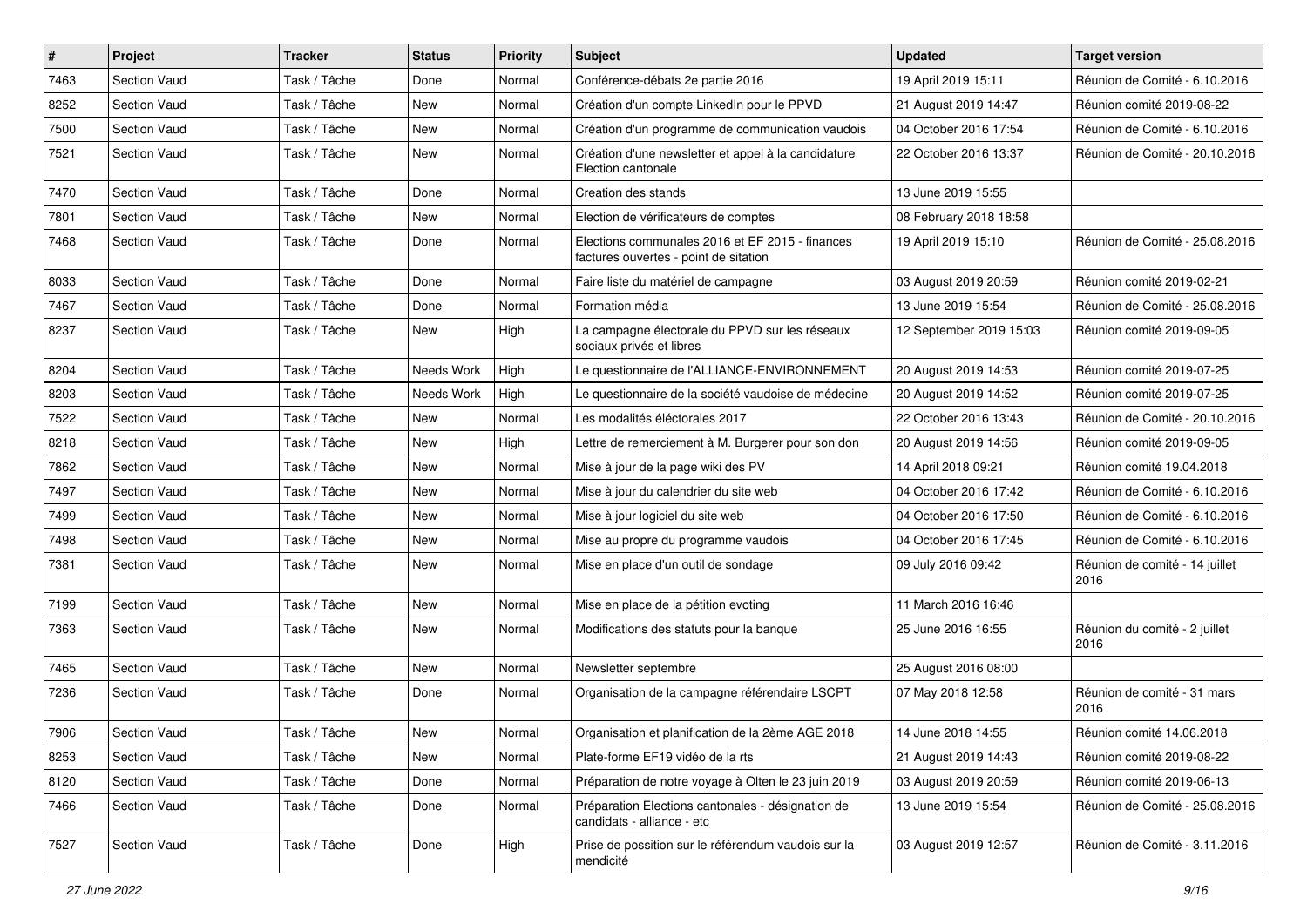| $\vert$ # | Project              | <b>Tracker</b> | <b>Status</b> | <b>Priority</b> | <b>Subject</b>                                                                   | <b>Updated</b>          | <b>Target version</b>                |
|-----------|----------------------|----------------|---------------|-----------------|----------------------------------------------------------------------------------|-------------------------|--------------------------------------|
| 7341      | <b>Section Vaud</b>  | Task / Tâche   | Done          | Urgent          | Publipostage de formulaire Iscpt                                                 | 19 April 2019 15:12     | Réunion de comité - 9 juin 2016      |
| 8220      | Section Vaud         | Task / Tâche   | <b>New</b>    | High            | Recherche d'un petit cadeau de remerciement                                      | 20 August 2019 14:57    | Réunion comité 2019-09-05            |
| 7505      | <b>Section Vaud</b>  | Task / Tâche   | New           | Normal          | Recherche de la salle pour le 8 décembre                                         | 06 October 2016 22:17   | Réunion de Comité - 20.10.2016       |
| 8219      | Section Vaud         | Task / Tâche   | <b>New</b>    | High            | Rédaction de la lettre                                                           | 20 August 2019 14:56    | Réunion comité 2019-08-22            |
| 7270      | Section Vaud         | Task / Tâche   | Done          | Normal          | Rédaction et diffusion de la newsletter du PPVD pour le<br>mois d'avril          | 20 April 2016 09:19     | Réunion de comité - 28 avril<br>2016 |
| 8160      | <b>Section Vaud</b>  | Task / Tâche   | New           | Normal          | Région de Nyon et Twitter                                                        | 13 June 2019 17:05      | Réunion comité 2019-06-13            |
| 7195      | Section Vaud         | Task / Tâche   | Done          | Normal          | Révision de statuts du PPVD                                                      | 03 August 2019 09:48    | Réunion de comité - 28 avril<br>2016 |
| 7262      | Section Vaud         | Task / Tâche   | Done          | Normal          | Révision du programme du PPVD                                                    | 07 May 2018 13:02       | Réunion de comité - 14 avril<br>2016 |
| 7976      | <b>Section Vaud</b>  | Task / Tâche   | Done          | Normal          | Sondage Politiciennes.ch                                                         | 01 November 2018 20:43  | Séance de comité 18-44               |
| 7977      | <b>Section Vaud</b>  | Task / Tâche   | Needs Work    | Normal          | Téléchargement légal: cadre particulier et exeptions                             | 01 November 2018 20:44  | Séance de comité 18-44               |
| 8327      | Section Vaud         | Task / Tâche   | New           | Normal          | Transmission de matériel de notre parti pour les<br>élections fédérales à la BNS | 26 September 2019 19:27 | Réunion comité 2019-10-31            |
| 7269      | Section Vaud         | Task / Tâche   | Done          | Normal          | Travaux sur la vision pirate du développement<br>communal                        | 07 May 2018 13:02       | Réunion de comité - 28 avril<br>2016 |
| 7264      | <b>Section Vaud</b>  | Task / Tâche   | Done          | Normal          | Tri des propositions par collectivité impactée                                   | 15 April 2016 15:30     | Réunion de comité - 14 avril<br>2016 |
| 7179      | <b>Section Vaud</b>  | Task / Tâche   | Done          | Urgent          | URGENT débat pour la RIE3                                                        | 10 March 2016 00:16     |                                      |
| 8421      | Sektion beider Basel | Task / Tâche   | New           | Normal          | Aktuelle Vernehmlassungen                                                        | 02 October 2020 00:09   |                                      |
| 5043      | Sektion beider Basel | Task / Tâche   | Needs Work    | Normal          | Aufgaben Stadtentwicklungspositionspapier                                        | 12 February 2015 19:22  |                                      |
| 5104      | Sektion beider Basel | Task / Tâche   | New           | Low             | Automatisierte Verfolgung der Tätigkeiten des Grossrats<br><b>Basel-Stadt</b>    | 23 April 2015 18:59     |                                      |
| 7002      | Sektion beider Basel | Task / Tâche   | Needs Work    | Normal          | Für ein lebendiges Basel                                                         | 02 October 2020 00:23   |                                      |
| 8430      | Sektion beider Basel | Task / Tâche   | Needs Work    | Normal          | Lagerort und Materialbestand der PPBB                                            | 02 October 2020 00:08   |                                      |
| 7001      | Sektion beider Basel | Task / Tâche   | New           | Normal          | Online Infos/Struktur aktualisieren und überarbeiten                             | 28 November 2015 10:44  |                                      |
| 5041      | Sektion beider Basel | Task / Tâche   | Needs Work    | Low             | Parlaments-Daten automatisch abgreifen lassen                                    | 23 April 2015 18:59     |                                      |
| 5373      | Sektion beider Basel | Task / Tâche   | New           | Normal          | Prozess für Spender erstellen/festhalten                                         | 12 February 2015 19:15  |                                      |
| 6389      | Sektion Bern         | Task / Tâche   | <b>New</b>    | High            | Datenschutz Problem BE Gemeinden                                                 | 28 April 2014 22:11     |                                      |
| 6438      | <b>Sektion Bern</b>  | Task / Tâche   | New           | High            | Probleme bei elektronischer Zählung der Stimmzettel in<br>der Stadt Bern         | 28 May 2014 10:18       |                                      |
| 8312      | <b>Sektion Bern</b>  | Task / Tâche   | Needs Work    | Normal          | Rückzahlung des Darlehens an die PPS                                             | 09 September 2019 21:26 |                                      |
| 8310      | <b>Sektion Bern</b>  | Task / Tâche   | Needs Work    | Normal          | Wahlkampfbudget / Bezahlung Wahlkampfleiter PPS<br>und Budget                    | 09 September 2019 21:06 |                                      |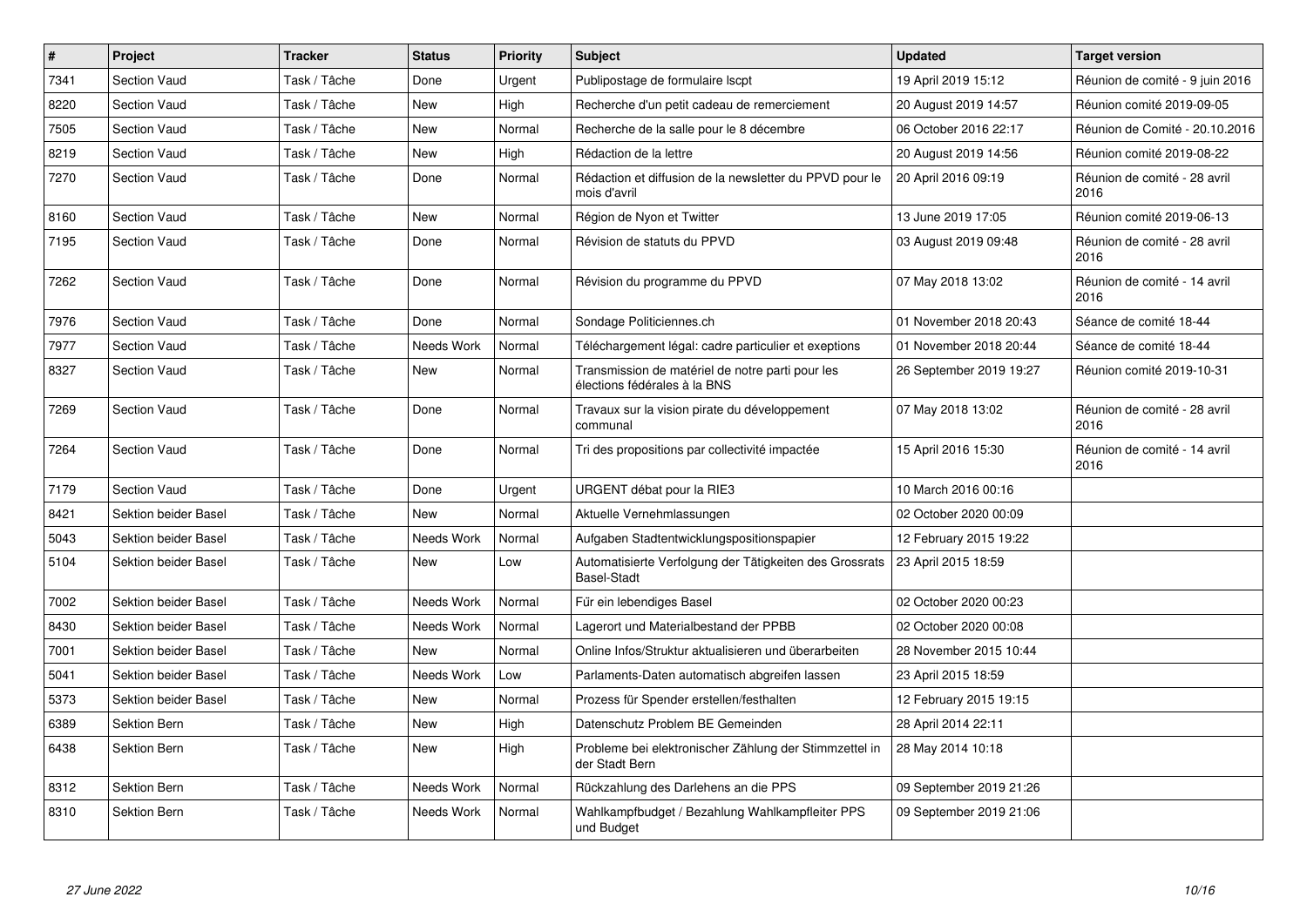| #    | Project                                   | <b>Tracker</b> | <b>Status</b>     | <b>Priority</b> | <b>Subject</b>                                          | <b>Updated</b>          | <b>Target version</b>                                         |
|------|-------------------------------------------|----------------|-------------------|-----------------|---------------------------------------------------------|-------------------------|---------------------------------------------------------------|
| 3033 | Sektion St. Gallen und beide<br>Appenzell | Task / Tâche   | Done              | Normal          | Liquid Feedback                                         | 10 June 2014 20:10      |                                                               |
| 4729 | Sektion St. Gallen und beide<br>Appenzell | Task / Tâche   | Done              | Normal          | SSH key für LQFB server                                 | 10 June 2014 19:50      |                                                               |
| 3251 | Sektion St. Gallen und beide<br>Appenzell | Task / Tâche   | Done              | Low             | <b>Statistik Skript</b>                                 | 10 June 2014 20:06      |                                                               |
| 4040 | Sektion St. Gallen und beide<br>Appenzell | Task / Tâche   | Needs Work        | Normal          | Tischwimpel für Stammtisch                              | 10 June 2014 20:00      |                                                               |
| 6021 | Sektion Wallis / section<br>valaisan      | Task / Tâche   | Needs<br>Feedback | Normal          | Amtsblatt Wallis: Öffentlich und Gratis                 | 20 August 2017 08:34    | Existierende/Funktionierende<br>Datenschutz- und GIDA Behörde |
| 7089 | Sektion Wallis / section<br>valaisan      | Task / Tâche   | Done              | Normal          | Anfragen an Standesämtern                               | 02 March 2016 09:56     |                                                               |
| 5400 | Sektion Wallis / section<br>valaisan      | Task / Tâche   | Needs<br>Feedback | Normal          | Dienststelle für Datenschutz und Öffentlichkeitsprinzip | 20 April 2017 17:36     |                                                               |
| 5430 | Sektion Wallis / section<br>valaisan      | Task / Tâche   | Needs<br>Feedback | Normal          | Einrichtung interne Mailingliste                        | 20 August 2017 08:31    | GV2017                                                        |
| 7739 | Sektion Wallis / section<br>valaisan      | Task / Tâche   | <b>New</b>        | Normal          | GV2017                                                  | 20 August 2017 09:00    | GV2017                                                        |
| 5870 | Sektion Wallis / section<br>valaisan      | Task / Tâche   | Needs Work        | Normal          | Opendata.admin.ch                                       | 20 August 2017 08:31    | GV2017                                                        |
| 4893 | Sektion Wallis / section<br>valaisan      | Task / Tâche   | Done              | Normal          | Pflichtenheft Vorstand (2)                              | 13 December 2014 10:14  |                                                               |
| 4639 | Sektion Wallis / section<br>valaisan      | Task / Tâche   | Needs Work        | Normal          | pi-Vote Sektionsabstimmungen                            | 07 July 2014 20:30      |                                                               |
| 5873 | Sektion Wallis / section<br>valaisan      | Task / Tâche   | <b>Tabled</b>     | Normal          | Pi-Vote Zertifikate                                     | 20 August 2017 08:31    | GV2017                                                        |
| 6487 | Sektion Wallis / section<br>valaisan      | Task / Tâche   | New               | Normal          | Sektionsdateien Lagerung                                | 20 August 2017 08:55    | GV2017                                                        |
| 5275 | Sektion Wallis / section<br>valaisan      | Task / Tâche   | Done              | Normal          | Stellungnahme zum Schulgesetz                           | 20 August 2017 08:57    |                                                               |
| 4615 | Sektion Wallis / section<br>valaisan      | Task / Tâche   | Needs Work        | Normal          | Stv. Schatzmeister                                      | 03 September 2014 19:58 |                                                               |
| 6311 | Sektion Wallis / section<br>valaisan      | Task / Tâche   | Needs<br>Feedback | Normal          | Videoüberachung Brig: Umstellung der Webseite           | 20 August 2017 08:55    | Existierende/Funktionierende<br>Datenschutz- und GIDA Behörde |
| 6120 | Sektion Wallis / section<br>valaisan      | Task / Tâche   | New               | Normal          | Website Optimierung                                     | 20 August 2017 08:32    | GV2017                                                        |
| 5444 | Sektion Wallis / section<br>valaisan      | Task / Tâche   | Needs Work        | Low             | Welcome/Austrittsmail automatisieren                    | 20 August 2017 08:56    | GV2017                                                        |
| 4067 | Sektion Wallis / section<br>valaisan      | Task / Tâche   | Needs<br>Feedback | Normal          | Wildtierkameras im Wallis                               | 20 August 2017 08:33    | Existierende/Funktionierende<br>Datenschutz- und GIDA Behörde |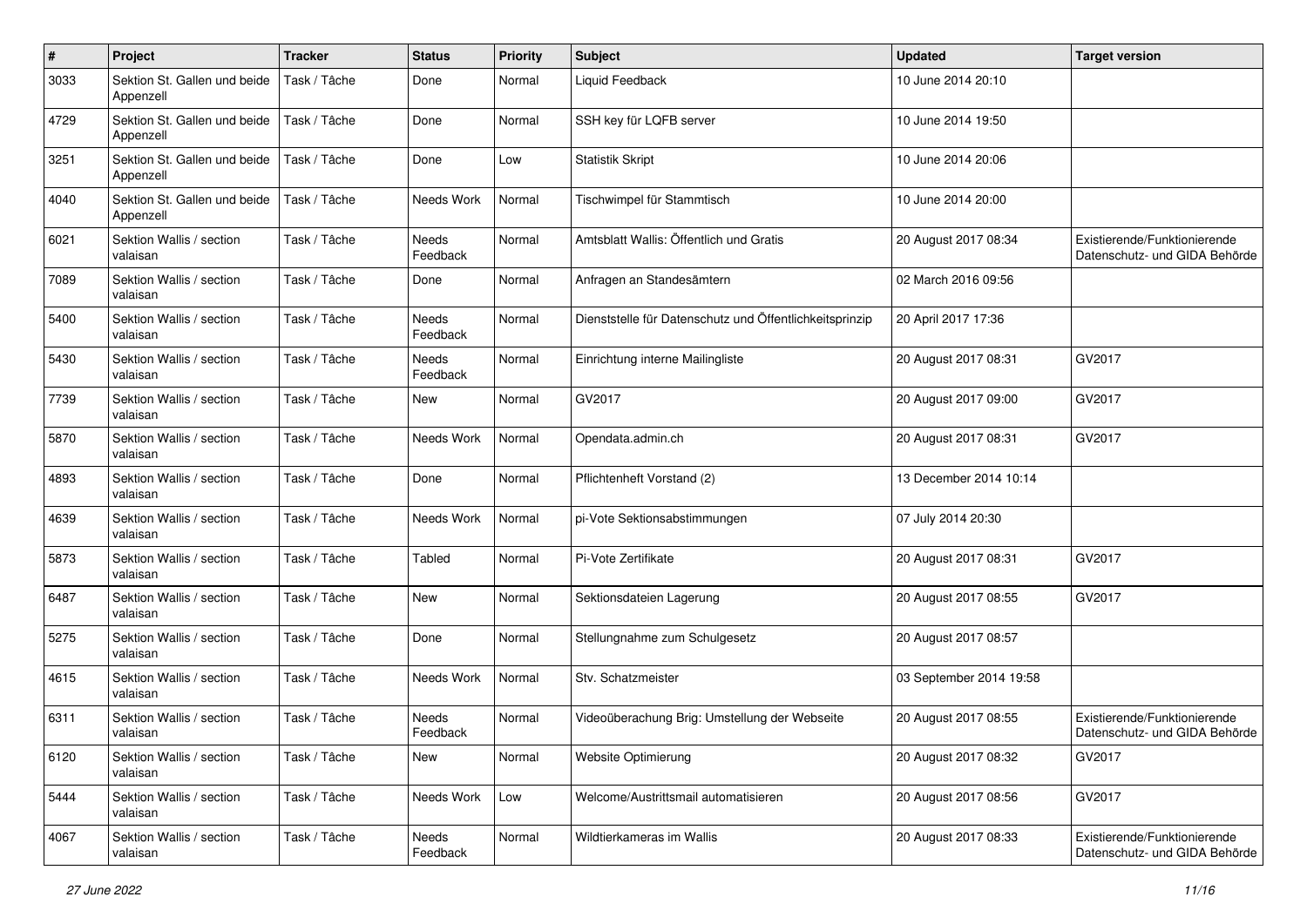| $\sharp$ | Project               | <b>Tracker</b> | <b>Status</b> | <b>Priority</b> | <b>Subject</b>                                                                                                | <b>Updated</b>          | <b>Target version</b>       |
|----------|-----------------------|----------------|---------------|-----------------|---------------------------------------------------------------------------------------------------------------|-------------------------|-----------------------------|
| 7321     | Sektion Zürich        | Task / Tâche   | New           | Normal          | Auswertung Mitgliederversand                                                                                  | 11 October 2016 17:11   |                             |
| 8079     | Sektion Zürich        | Task / Tâche   | <b>New</b>    | Normal          | Fotograf buchen                                                                                               | 04 May 2019 19:52       |                             |
| 6850     | Sektion Zürich        | Task / Tâche   | New           | Normal          | Fundraising                                                                                                   | 27 August 2015 18:40    | Vorstandssitzung 2015-08-27 |
| 7516     | Sektion Zürich        | Task / Tâche   | New           | Normal          | Kalender abonnieren auf Website fixen                                                                         | 02 April 2019 18:11     | Vorstandsitzung 2019-1      |
| 8061     | Sektion Zürich        | Task / Tâche   | <b>New</b>    | Normal          | Kontovollmachten geregelt kriegen                                                                             | 02 April 2019 18:15     | Vorstandsitzung 2019-1      |
| 8060     | Sektion Zürich        | Task / Tâche   | New           | High            | Mitglieder und andere potenzielle Kandidaten<br>durchtelefonieren                                             | 03 April 2019 15:17     | Vorstandsitzung 2019-1      |
| 8077     | Sektion Zürich        | Task / Tâche   | New           | Normal          | Mitglieder-Postversand                                                                                        | 03 May 2019 09:01       |                             |
| 8058     | Sektion Zürich        | Task / Tâche   | Needs Work    | Normal          | Neue Statuten auf Website publizieren                                                                         | 02 April 2019 14:38     |                             |
| 5915     | Sektion Zürich        | Task / Tâche   | <b>New</b>    | Normal          | Positionspapier «Laizismus»                                                                                   | 06 November 2014 18:48  |                             |
| 8078     | Sektion Zürich        | Task / Tâche   | New           | Normal          | Überblick über Dorf-, Quartier-, Regionalzeitungen                                                            | 04 May 2019 19:52       |                             |
| 8063     | Sektion Zürich        | Task / Tâche   | New           | Normal          | Vorbereitungen Aufstellungsversammlung                                                                        | 18 April 2019 17:41     | Vorstandsitzung 2019-1      |
| 6778     | Sektion Zürich        | Task / Tâche   | <b>New</b>    | Normal          | Wahlkampf-Wissen im Wiki festhalten                                                                           | 22 April 2015 18:29     | Vorstandssitzung 2015-04-22 |
| 8059     | Sektion Zürich        | Task / Tâche   | New           | Normal          | Wahlprogramm 2019                                                                                             | 14 May 2019 15:33       | Vorstandsitzung 2019-1      |
| 6854     | Sektion Zürich        | Task / Tâche   | <b>New</b>    | Normal          | Website                                                                                                       | 07 April 2019 07:36     | Vorstandsitzung 2019-1      |
| 6597     | Sektion Zürich        | Task / Tâche   | Needs Work    | Normal          | Wegen Gratis-Plakatstellen anfragen                                                                           | 04 May 2019 19:49       |                             |
| 5291     | Stadtsektion Zürich   | Task / Tâche   | Done          | Normal          | Festlegen von Terminen für die PV                                                                             | 03 October 2013 20:15   | Stammtisch 27.05.2013       |
| 5831     | Stadtsektion Zürich   | Task / Tâche   | <b>New</b>    | Normal          | Festlegen Vorstand Sitzungen PP Züri                                                                          | 17 September 2013 09:51 |                             |
| 5664     | Stadtsektion Zürich   | Task / Tâche   | New           | Normal          | Forum Stadt-Zürich beantragen                                                                                 | 07 August 2013 21:17    |                             |
| 5293     | Stadtsektion Zürich   | Task / Tâche   | New           | Normal          | Lokation nächste fliegende Stammtische festlegen und<br>kommunizieren                                         | 27 May 2013 18:59       | Stammtisch 27.05.2013       |
| 5832     | Stadtsektion Zürich   | Task / Tâche   | New           | Normal          | Meet the Pirates, Stammtisch Upgrade                                                                          | 17 September 2013 10:06 |                             |
| 5830     | Stadtsektion Zürich   | Task / Tâche   | <b>New</b>    | Normal          | PP Patente                                                                                                    | 17 September 2013 09:51 |                             |
| 5702     | Stadtsektion Zürich   | Task / Tâche   | New           | High            | Standaktionen koordinieren                                                                                    | 03 October 2013 20:56   | Sitzung 03.10.2013          |
| 6015     | Stadtsektion Zürich   | Task / Tâche   | New           | Normal          | Stellungsnahme zu Teilrevision BZO                                                                            | 04 December 2013 11:14  |                             |
| 5829     | Stadtsektion Zürich   | Task / Tâche   | <b>New</b>    | Normal          | Who cares?                                                                                                    | 17 September 2013 09:50 |                             |
| 7999     | Verwaltung            | Task / Tâche   | New           | Normal          | Neuer Willkommens-Text nach Aufnahme als Mitglied                                                             | 01 October 2020 23:09   |                             |
| 7997     | Verwaltung            | Task / Tâche   | <b>New</b>    | Normal          | Online Anmeldung Mitglied                                                                                     | 01 October 2020 23:12   |                             |
| 8354     | Vorstand - Comité PPS | Task / Tâche   | New           | Normal          | Also for Italian/Tessin                                                                                       | 29 October 2019 10:57   |                             |
| 8337     | Vorstand - Comité PPS | Task / Tâche   | New           | Normal          | Änderung Begrüssung Neu Mitglieder                                                                            | 24 October 2019 07:05   |                             |
| 8195     | Vorstand - Comité PPS | Task / Tâche   | New           | Normal          | Bestimmung von Dossier- und Themenverantwortlichen<br>/ Désignation des responsables de dossiers et de sujets | 08 July 2019 08:37      | Vorstandssitzung 2019 07 08 |
| 8547     | Vorstand - Comité PPS | Task / Tâche   | New           | Normal          | Budget für die NR Wahlen                                                                                      | 15 March 2022 21:14     |                             |
| 8444     | Vorstand - Comité PPS | Task / Tâche   | Needs Work    | High            | Fehlende Mitgliederbeiträge für die Sektion PPBB                                                              | 29 October 2020 16:58   |                             |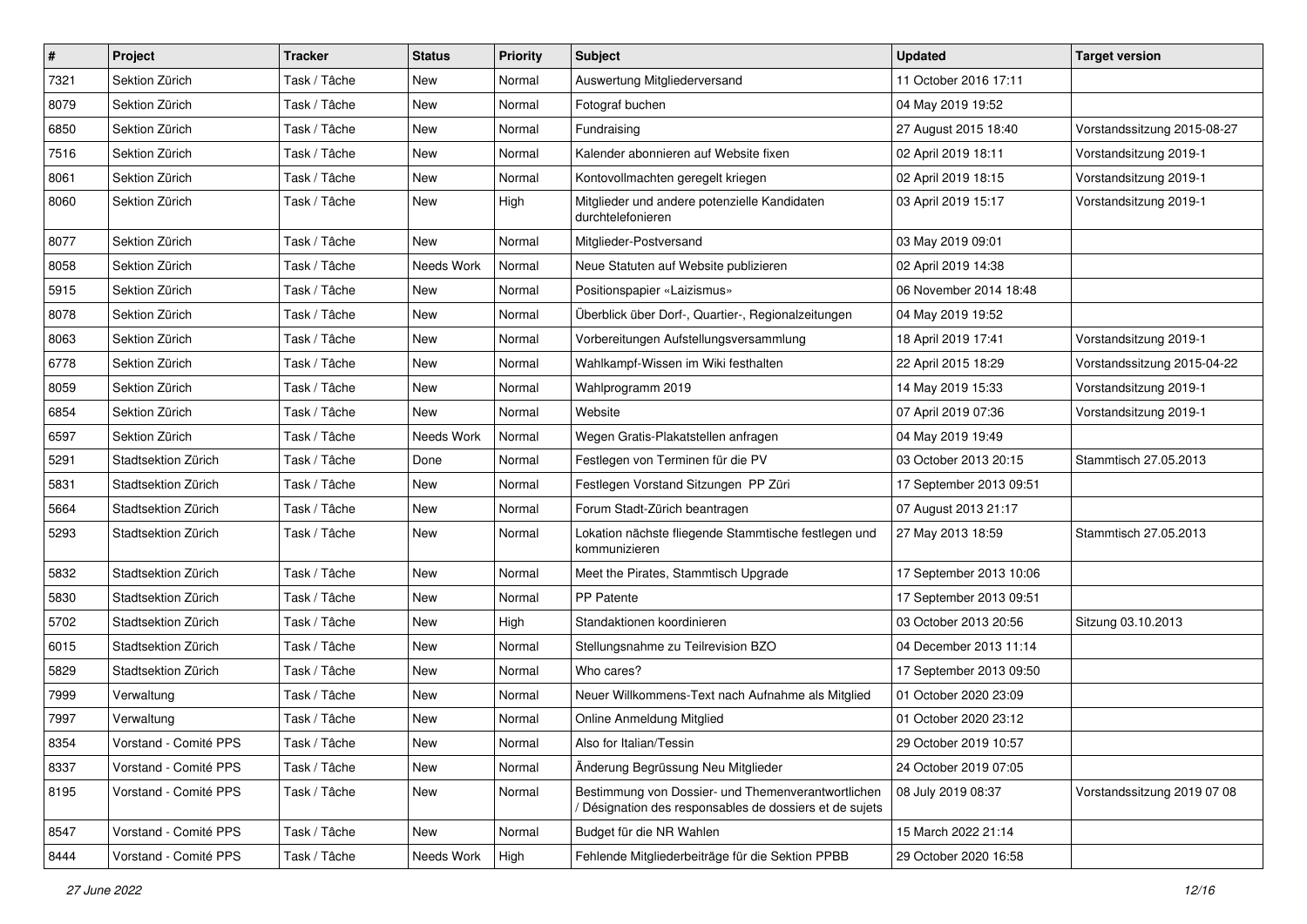| $\#$ | <b>Project</b>                            | <b>Tracker</b> | <b>Status</b> | <b>Priority</b> | <b>Subject</b>                                                                                                                           | <b>Updated</b>          | Target version                                                |
|------|-------------------------------------------|----------------|---------------|-----------------|------------------------------------------------------------------------------------------------------------------------------------------|-------------------------|---------------------------------------------------------------|
| 7987 | Vorstand - Comité PPS                     | Task / Tâche   | Done          | Normal          | Kommunikationskonzept                                                                                                                    | 03 February 2020 19:12  | Vorstandssitzung 2019 05 27                                   |
| 8351 | Vorstand - Comité PPS                     | Task / Tâche   | Done          | Normal          | Newsletter                                                                                                                               | 25 May 2020 19:24       | Vorstandssitzung 2019 11 25                                   |
| 8381 | Vorstand - Comité PPS                     | Task / Tâche   | New           | Normal          | Notiz/Eintrag von Berechtigungen für Mitgleider im<br>Members                                                                            | 08 December 2019 10:30  | PPS Meeting 09.12.2019                                        |
| 8117 | Vorstand - Comité PPS                     | Task / Tâche   | New           | Normal          | Procédure de communication entre les membres du<br>comité du PPS // Kommunikationsverfahren zwischen<br>den Mitgliedern des PPS-Vorstand | 14 October 2019 19:26   | Vorstandssitzung 2019 06 24                                   |
| 8385 | Vorstand - Comité PPS                     | Task / Tâche   | New           | Normal          | Strategie oder Massnahmenplan für Mitgliederwerbung                                                                                      | 09 December 2019 20:33  | PPS Meeting 09.12.2019                                        |
| 8255 | Vorstand - Comité PPS                     | Task / Tâche   | New           | Normal          | Überarbeitung des Piraten Quiz                                                                                                           | 21 August 2019 20:50    |                                                               |
| 8334 | Vorstand - Comité PPS                     | Task / Tâche   | New           | Normal          | Übersetzung Positionspapiere                                                                                                             | 30 September 2019 20:29 |                                                               |
| 8024 | Vorstand - Comité PPS                     | Task / Tâche   | Needs Work    | Low             | Verantwortliche & Zugriffsrechte                                                                                                         | 01 October 2020 23:07   |                                                               |
| 8467 | Vorstand - Comité PPS                     | Task / Tâche   | Done          | Urgent          | Vernehmlassung zum Bundesgesetz über den Einsatz<br>elektronischer Mittel zur Erfüllung von<br>Behördenaufgaben                          | 25 March 2021 22:38     |                                                               |
| 6783 | <b>Bezirkssektion Winterthur</b>          | Motion         | New           | Normal          | Bearbeitung von info@ Mails                                                                                                              | 17 April 2015 07:52     | 20150423 Stammtisch                                           |
| 5715 | Bezirkssektion Winterthur                 | Motion         | New           | Normal          | Unterstützung Verein FamilienStärken                                                                                                     | 19 August 2013 16:38    | Parley 19                                                     |
| 8364 | Digitale Infrastruktur                    | Motion         | New           | Normal          | Aufräumen Redmine + OTRS Zugriffe/Zuständigkeiten                                                                                        | 10 February 2022 15:58  |                                                               |
| 8387 | Digitale Infrastruktur                    | Motion         | Tabled        | Normal          | Konzept E-Mail Adressen                                                                                                                  | 16 February 2020 16:33  |                                                               |
| 8347 | Digitale Infrastruktur                    | Motion         | New           | Normal          | Roadmap AG DI                                                                                                                            | 09 May 2020 20:12       |                                                               |
| 8557 | Digitale Infrastruktur                    | Motion         | New           | Low             | Twitter Mastodon sync service                                                                                                            | 05 April 2022 17:54     |                                                               |
| 5634 | <b>Pirate Party Policy</b>                | Motion         | New           | Normal          | Weiterentwicklung Rechtsstaatpapier                                                                                                      | 31 July 2013 17:10      |                                                               |
| 8544 | Piratenversammlung /<br>Assemblée Pirate  | Motion         | Tabled        | Normal          | Bereinigung Differenzen Statuten und<br>Versammlungsreglement                                                                            | 19 March 2022 21:22     | PV 2022.2                                                     |
| 7365 | Section Genève                            | Motion         | New           | Normal          | Prise de position pour les votations cantonales du 25<br>septembre 2016                                                                  | 27 June 2016 10:01      |                                                               |
| 7364 | Section Genève                            | Motion         | New           | Normal          | Prise de position pour les votations fédérales du 25<br>septembre 2016                                                                   | 27 June 2016 10:00      |                                                               |
| 6455 | Sektion St. Gallen und beide<br>Appenzell | Motion         | New           | Normal          | Strategie: Stadt zuerst stärken?                                                                                                         | 30 July 2014 15:29      | Vorstand 2014-07-30                                           |
| 6517 | Sektion Wallis / section<br>valaisan      | Motion         | New           | Normal          | Cours de sensibilisation et de protections des données<br>informatiques aux élus du Grand Conseil                                        | 20 August 2017 08:48    | Existierende/Funktionierende<br>Datenschutz- und GIDA Behörde |
| 5512 | Sektion Wallis / section<br>valaisan      | Motion         | New           | Normal          | CryptoParty                                                                                                                              | 06 April 2014 23:43     | 20140414 Mumblemeeting                                        |
| 6773 | Sektion Zürich                            | Motion         | New           | Normal          | Konstituierung: Aufgabenverteilung im Vorstand                                                                                           | 03 April 2019 16:02     | Vorstandsitzung 2019-1                                        |
| 5867 | Stadtsektion Zürich                       | Motion         | New           | Normal          | Gemeinderatswahl Listen gestalten                                                                                                        | 03 October 2013 21:18   | PV2013_2                                                      |
| 5914 | Stadtsektion Zürich                       | Motion         | New           | Normal          | Hilferuf von Mitglied -> Wahlkampfthema                                                                                                  | 13 November 2013 21:08  |                                                               |
| 5868 | Stadtsektion Zürich                       | Motion         | New           | Normal          | Mitgliederbeitrag 2014 festlegen                                                                                                         | 31 October 2013 21:33   | PV2013_2                                                      |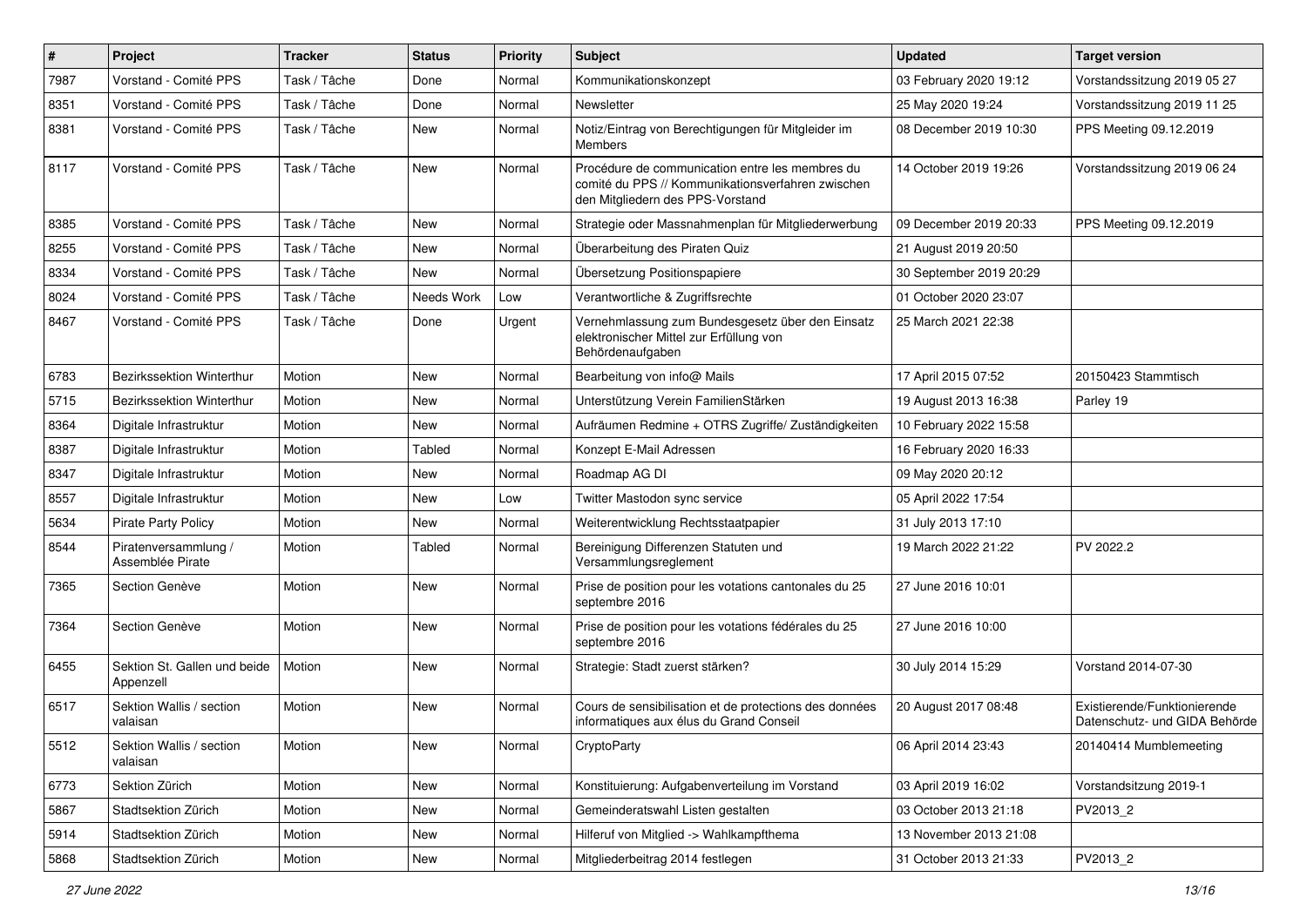| $\sharp$ | Project                                   | <b>Tracker</b>              | <b>Status</b>            | <b>Priority</b> | <b>Subject</b>                                                                                                                                  | <b>Updated</b>        | <b>Target version</b> |
|----------|-------------------------------------------|-----------------------------|--------------------------|-----------------|-------------------------------------------------------------------------------------------------------------------------------------------------|-----------------------|-----------------------|
| 5869     | Stadtsektion Zürich                       | Motion                      | <b>New</b>               | Normal          | Prov. Budget 2014                                                                                                                               | 03 October 2013 21:41 | PV2013_2              |
| 6168     | <b>Pirate Party Policy</b>                | Motion for ballot<br>voting | Offen /<br>Incertain     | Normal          | Prises de positions pour les votations populaires du 28<br>septembre 2014 - Parolenfassung treffend die<br>Volksabsgimmung der 28. september    | 04 March 2014 10:35   |                       |
| 6170     | <b>Pirate Party Policy</b>                | Motion for ballot<br>voting | Offen /<br>Incertain     | Normal          | Prises de positions pour les votations populaires du 3<br>mars 2015 - Parolenfassung treffend die<br>Volksabsgimmung der 3. märz 2015           | 04 March 2014 10:38   |                       |
| 6169     | <b>Pirate Party Policy</b>                | Motion for ballot<br>voting | Offen /<br>Incertain     | Normal          | Prises de positions pour les votations populaires du 30<br>novembre 2014 - Parolenfassung treffend die<br>Volksabsgimmung der 30. november 2014 | 04 March 2014 10:37   |                       |
| 6171     | <b>Pirate Party Policy</b>                | Todo / A Faire              | Offen /<br>Incertain     | Normal          | Consultation domaine internet                                                                                                                   | 04 March 2014 11:13   |                       |
| 6175     | <b>Pirate Party Policy</b>                | Todo / A Faire              | Offen /<br>Incertain     | Normal          | Consultation domaine internet - press release<br>development                                                                                    | 04 March 2014 11:15   |                       |
| 6173     | <b>Pirate Party Policy</b>                | Todo / A Faire              | Offen /<br>Incertain     | Normal          | Consultation internet domain - call for contribution                                                                                            | 04 March 2014 11:07   |                       |
| 6174     | <b>Pirate Party Policy</b>                | Todo / A Faire              | Offen /<br>Incertain     | Normal          | Development of the PPS report on the consultation                                                                                               | 04 March 2014 11:10   |                       |
| 6172     | <b>Pirate Party Policy</b>                | Todo / A Faire              | Offen /<br>Incertain     | Normal          | Reading material review                                                                                                                         | 04 March 2014 11:00   |                       |
| 6413     | Sektion St. Gallen und beide<br>Appenzell | Todo / A Faire              | New                      | Normal          | Adhocracy testen und ggf. implementieren                                                                                                        | 30 July 2014 15:30    | Vorstand next         |
| 3077     | Sektion St. Gallen und beide<br>Appenzell | Todo / A Faire              | Needs Work               | Normal          | Allgemeiner Flyer - Piraten SG AR Al                                                                                                            | 07 May 2014 15:12     |                       |
| 6456     | Sektion St. Gallen und beide<br>Appenzell | Todo / A Faire              | <b>New</b>               | Normal          | Bitcoin für Sektionsspenden                                                                                                                     | 10 June 2014 19:55    |                       |
| 4193     | Sektion St. Gallen und beide<br>Appenzell | Todo / A Faire              | Needs Work               | High            | Dauerticket Flaschenpost                                                                                                                        | 09 May 2014 18:35     |                       |
| 4290     | Sektion St. Gallen und beide<br>Appenzell | Todo / A Faire              | Needs Work               | Normal          | Dauerticket Strategie/Ziele                                                                                                                     | 10 June 2014 19:55    | Vorstand next         |
| 4529     | Sektion St. Gallen und beide<br>Appenzell | Todo / A Faire              | Needs Work               | Normal          | Dauerticket: Wahlen- / Abstimmungsparolen                                                                                                       | 09 May 2014 18:35     |                       |
| 6408     | Sektion St. Gallen und beide<br>Appenzell | Todo / A Faire              | New                      | Normal          | Flaschenpost ausserordentliche PV                                                                                                               | 30 July 2014 15:34    |                       |
| 3146     | Sektion St. Gallen und beide<br>Appenzell | Todo / A Faire              | Needs Work               | Normal          | Jugendparlament - Workshop Vorschläge                                                                                                           | 07 May 2014 20:22     |                       |
| 6414     | Sektion St. Gallen und beide<br>Appenzell | Todo / A Faire              | <b>Needs</b><br>Feedback | High            | Kantonsratswahlen                                                                                                                               | 30 July 2014 15:28    | Vorstand 2014-07-30   |
| 6276     | Sektion St. Gallen und beide<br>Appenzell | Todo / A Faire              | Needs Work               | Normal          | Konseguenzen aus Beschlüssen der nationalen PV                                                                                                  | 30 July 2014 15:33    |                       |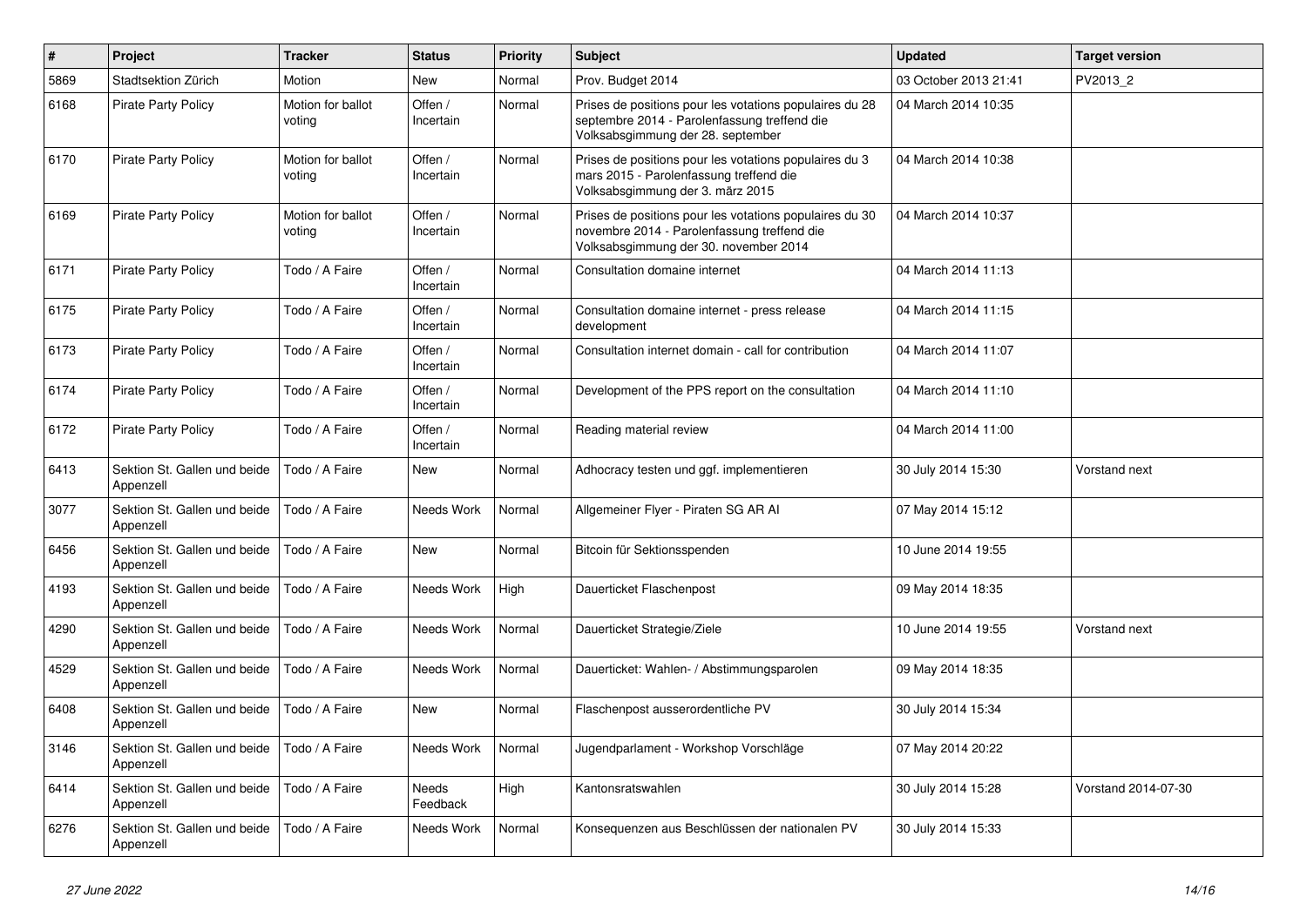| $\#$ | Project                                   | <b>Tracker</b>       | <b>Status</b>            | <b>Priority</b> | <b>Subject</b>                                                                                                                       | <b>Updated</b>         | <b>Target version</b>                |
|------|-------------------------------------------|----------------------|--------------------------|-----------------|--------------------------------------------------------------------------------------------------------------------------------------|------------------------|--------------------------------------|
| 6406 | Sektion St. Gallen und beide<br>Appenzell | Todo / A Faire       | Done                     | Normal          | Kontaktdaten etc an Vorstand CH senden                                                                                               | 10 June 2014 19:26     | Vorstand 2014-06-101                 |
| 6391 | Sektion St. Gallen und beide<br>Appenzell | Todo / A Faire       | Done                     | Urgent          | Kreisrichterkandidat suchen                                                                                                          | 10 June 2014 19:25     | Vorstand 2014-06-101                 |
| 5699 | Sektion St. Gallen und beide<br>Appenzell | Todo / A Faire       | Needs Work               | Normal          | Krypto-Party                                                                                                                         | 30 July 2014 15:32     | Vorstand 2014-07-30                  |
| 6410 | Sektion St. Gallen und beide<br>Appenzell | Todo / A Faire       | <b>New</b>               | Normal          | Mailinglisten                                                                                                                        | 10 June 2014 19:28     | Vorstand 2014-06-101                 |
| 5022 | Sektion St. Gallen und beide<br>Appenzell | Todo / A Faire       | Done                     | Normal          | Mandatsabgabe                                                                                                                        | 10 June 2014 19:49     |                                      |
| 5640 | Sektion St. Gallen und beide<br>Appenzell | Todo / A Faire       | Done                     | Normal          | Mehr Kommunikationssicherheit                                                                                                        | 10 June 2014 13:53     |                                      |
| 6412 | Sektion St. Gallen und beide<br>Appenzell | Todo / A Faire       | <b>New</b>               | Normal          | Mumblerechte                                                                                                                         | 10 June 2014 18:53     | Vorstand next                        |
| 4644 | Sektion St. Gallen und beide<br>Appenzell | Todo / A Faire       | Needs Work               | Normal          | PiratenSG App entwickeln                                                                                                             | 21 October 2013 14:49  |                                      |
| 4645 | Sektion St. Gallen und beide<br>Appenzell | Todo / A Faire       | Needs Work               | Normal          | Piratenspiel                                                                                                                         | 21 October 2013 14:49  |                                      |
| 6411 | Sektion St. Gallen und beide<br>Appenzell | Todo / A Faire       | <b>New</b>               | Normal          | Postadresse zu mir                                                                                                                   | 30 July 2014 15:32     | Vorstand 2014-07-30                  |
| 6402 | Sektion St. Gallen und beide<br>Appenzell | Todo / A Faire       | <b>Needs</b><br>Feedback | Normal          | Rechte organisieren                                                                                                                  | 30 July 2014 19:23     |                                      |
| 4537 | Sektion St. Gallen und beide<br>Appenzell | Todo / A Faire       | Needs Work               | Normal          | Spenden veröffentlichen                                                                                                              | 09 February 2013 10:47 |                                      |
| 6324 | Sektion St. Gallen und beide<br>Appenzell | Todo / A Faire       | New                      | Normal          | Steuererklärung 2013                                                                                                                 | 30 July 2014 15:35     | Vorstand 2014-07-30                  |
| 4339 | Sektion St. Gallen und beide<br>Appenzell | Todo / A Faire       | Done                     | Normal          | Überarbeitung der Statuten                                                                                                           | 09 May 2014 18:35      |                                      |
| 6454 | Sektion St. Gallen und beide<br>Appenzell | Todo / A Faire       | New                      | Normal          | Überwacht die Überwacher                                                                                                             | 30 July 2014 15:31     | Vorstand 2014-07-30                  |
| 3314 | Sektion St. Gallen und beide<br>Appenzell | Todo / A Faire       | Done                     | Normal          | Veranstaltung für Neumitglieder                                                                                                      | 10 June 2014 20:02     |                                      |
| 6351 | Sektion St. Gallen und beide<br>Appenzell | Todo / A Faire       | New                      | Normal          | Widerspruch Cablecom                                                                                                                 | 05 April 2014 18:37    |                                      |
| 7196 | Section Vaud                              | Beschluss / Décision | <b>New</b>               | Normal          | Convocation d'une assemblée générale extraordinnaire                                                                                 | 11 March 2016 14:04    | Réunion de comité - 28 avril<br>2016 |
| 7922 | <b>Section Vaud</b>                       | Beschluss / Décision | <b>New</b>               | High            | Objet de votation 13.09.2018: Pour des denrées<br>alimentaires saines et produites dans des conditions<br>équitables et écologiques. | 04 July 2018 11:28     |                                      |